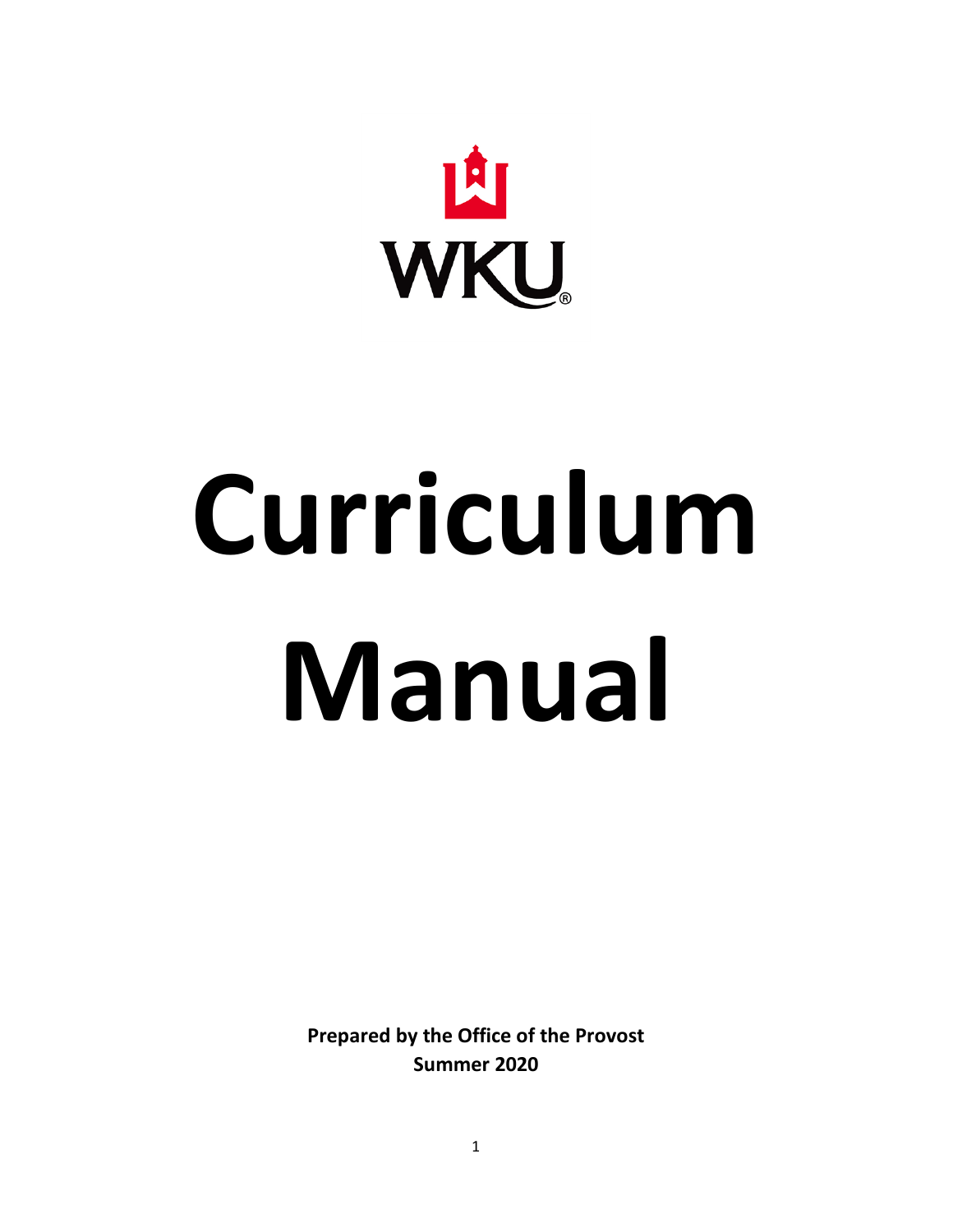# Contents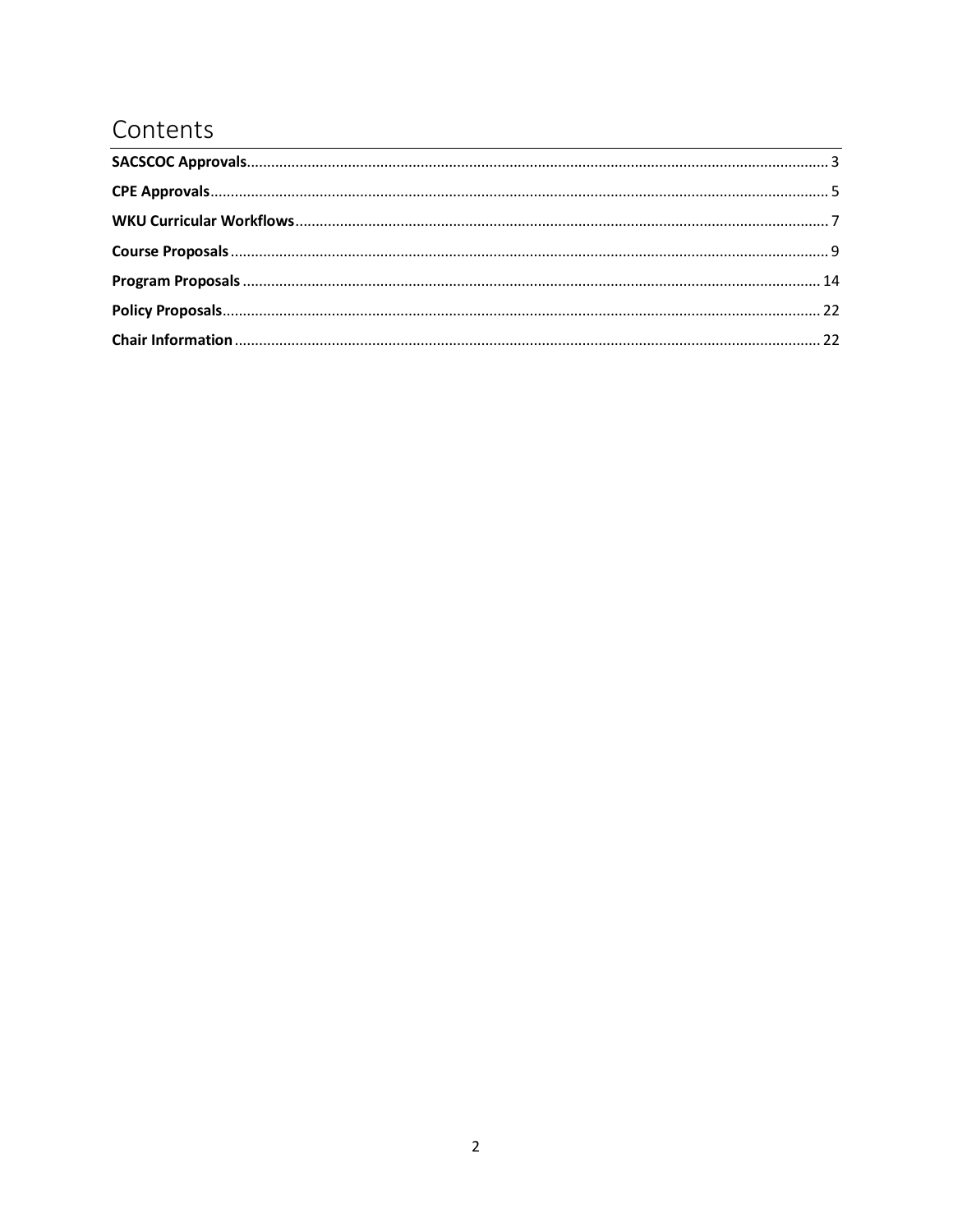# <span id="page-2-0"></span>SACSCOC Approvals

The Southern Association of Colleges and Schools Commission on Colleges is the regional body for the accreditation of degree-granting higher education institutions in the Southern states (SACSCOC).

SACSCOC becomes involved in the curricular process when: (1) a new program or program revision is considered **Substantive Change**; (2) a program's modality changes (coming fall 2020).

SACSCOC defines substantive change as "a significant modification or expansion of the nature and scope of an accredited institution" (SACSCOC). Under federal regulations, substantive change includes:

- Any change in the established mission or objectives of the institution
- Any change in legal status, form of control, or ownership of the institution
- The addition of courses or programs that represent a significant departure, either in content or method of delivery, from those that were offered when the institution was last evaluated
- The addition of courses or programs of study at a degree or credential level different from that which is included in the institution's current accreditation or reaffirmation.
- A change from clock hours to credit hours
- A substantial increase in the number of clock or credit hours awarded for successful completion of a program
- The establishment of an additional location geographically apart from the main campus at which the institution offers at least 50% of an educational program.
- The establishment of a branch campus
- Closing a program, off-campus site, branch campus or institution
- Entering into a collaborative academic arrangement that includes only the initiation of a dual or joint academic program with another institution
- Acquiring another institution or a program or location of another institution
- Adding a permanent location at a site where the institution is conducting a teach-out program for a closed institution
- Entering into a contract by which an entity not eligible for Title IV funding offers 25% or more of one or more of the accredited institution's programs

#### **Contact the Office of the Provost if your department is:**

- 1. Proposing a new program (including certificates) that has 25% or more in new content.
- 2. Creating a dual or joint program with another institution.
- 3. Creating new courses with new content not previously taught.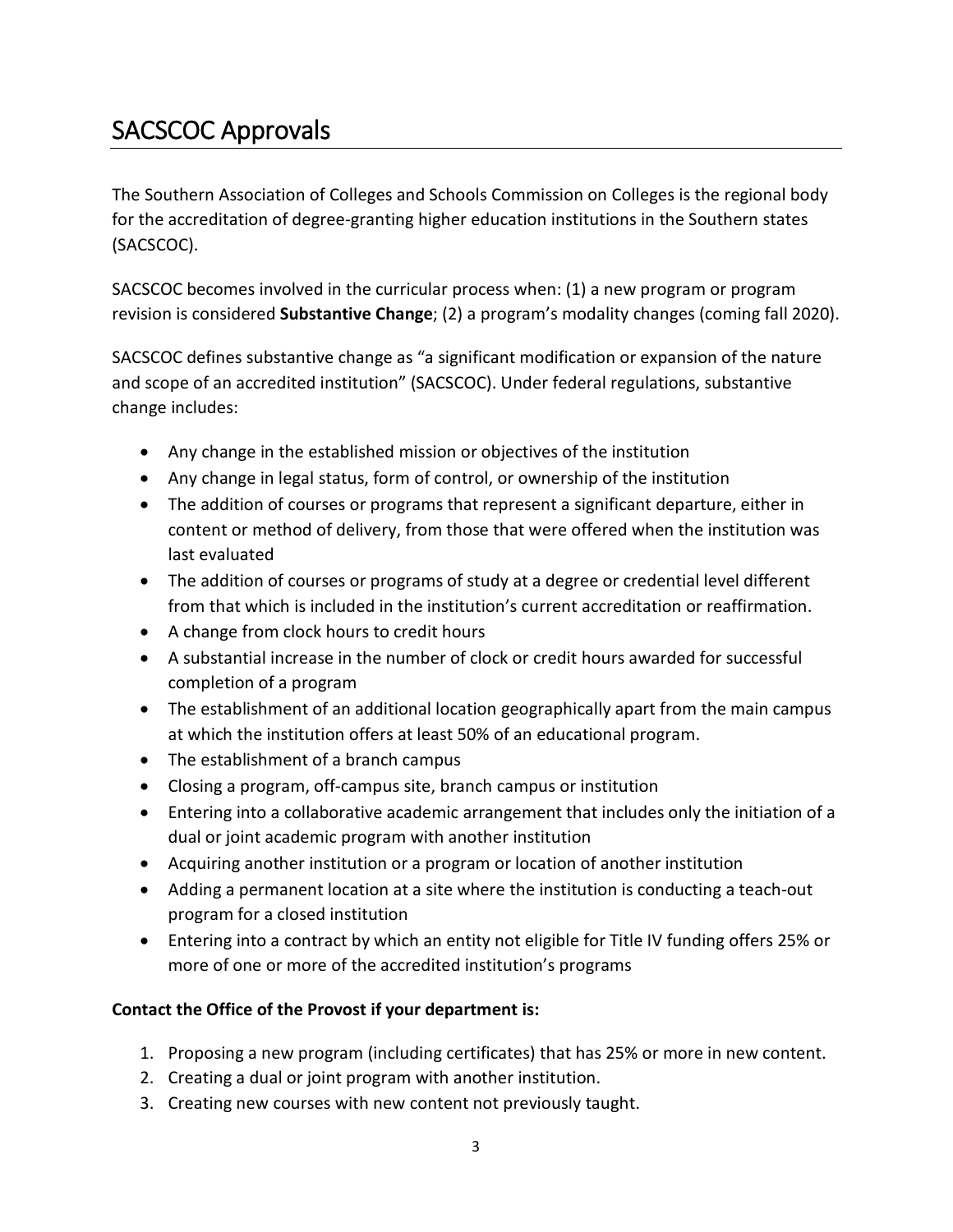- 4. Suspending or deleting a program.
- 5. Proposing a new degree.
- 6. Creating a new credential at a higher or lower level.
- 7. Moving a program completely online.

## Substantive Change

Programs considered substantive change must complete a prospectus and submit it to the SACSCOC Liaison at least 6 months prior to program implementation. Deadlines for SACSCOC approval are January 1 for Fall implementation and July 1 for Spring implementation. Visit [https://www.wku.edu/academicaffairs/pd/sacs\\_substantive\\_changes.php](https://www.wku.edu/academicaffairs/pd/sacs_substantive_changes.php) for additional information.

## Teach-Out Plans

Suspended or deleted programs must submit a teach-out plan to the SACSCOC Liaison, and SACSCOC must give permission to close the program. A program will remain on WKU's program inventory until permission to delete is received. Departments are required to follow the submitted teach-out plan.

## Assessment

All programs (including certificates) must have an assessment plan on file to meet SASCOC requirements. An assessment plan is required for all new certificates and program proposals through the curriculum management system. Contact the Office of the Provost or visit [https://www.wku.edu/academicaffairs/ee/planning\\_assessment.php](https://www.wku.edu/academicaffairs/ee/planning_assessment.php) for assistance in developing student learning outcomes and assessment plans.

#### **Resources:**

SACSCOC Substantive Change Policy <https://sacscoc.org/app/uploads/2019/08/SubstantiveChange.pdf> WKU Substantive Change Policy <https://www.wku.edu/policies/docs/index.php?policy=290> WKU Program Development Website <https://www.wku.edu/academicaffairs/pd/index.php> Planning & Assessment Information [https://www.wku.edu/academicaffairs/ee/planning\\_assessment.php](https://www.wku.edu/academicaffairs/ee/planning_assessment.php)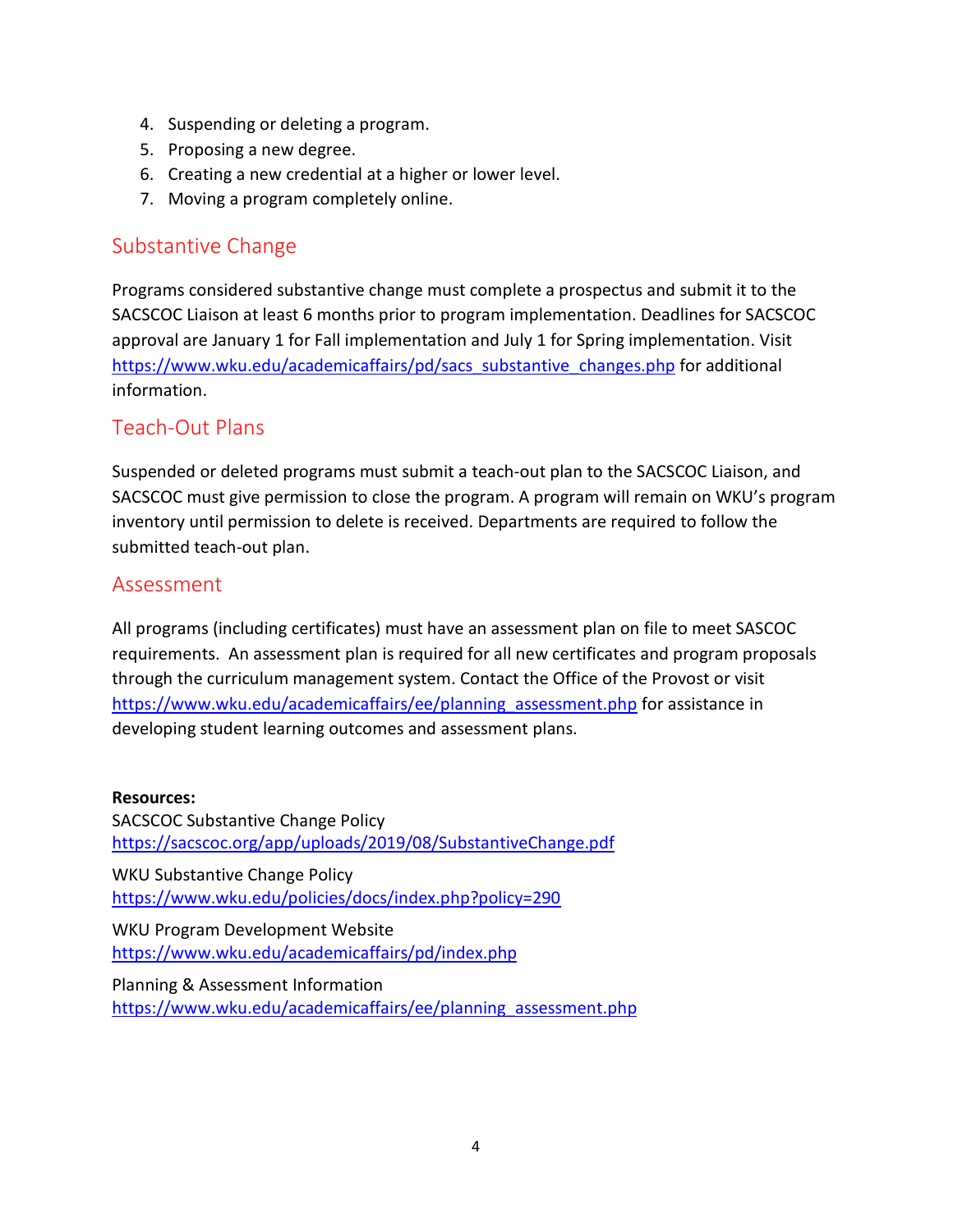# <span id="page-4-0"></span>CPE Approvals

The Kentucky Council on Postsecondary Education must review new programs and approve all new programs and certificates. In addition, WKU must notify CPE of any change in program modality, title, or credit hours.

In addition, CIP must approve changes to CIP codes of current programs.

## New Programs (not certificate programs)

New programs (not previously offered or offered over five years ago) must go through a thorough review process. When a department wants to create a new program, it is advisable to consult with the Office of the Provost to ensure the appropriate steps are followed. The CPE process must be followed when a new program is developed, a program is changed to the point of needing a new CIP code, a department wants to bring back a suspended program that is past date to reactivate, programs merge into a single program, or programs separate into different majors.

The Office of the Provost facilitates the CPE New Academic Program process.

**STEP ONE: Notification of Intent (NOI) –** Permission to offer a program with a selected CIP code (Reviewed by all chief academic officers at Kentucky, public institutions). Proponents have 6 months to submit a pre-proposal form after the NOI is approved. Failure to submit after 6 months means the process must start over.

**STEP TWO: Pre-Proposal Form –** Includes market demand information, offerings at other institution, budgetary information, etc. (Reviewed by all public, state institutions for 30 days with a public comment period. Departments must respond to questions/comments).

**STEP THREE: Full Proposal Form –** After WKU's Board of Regents Academic Affairs Committee approves the program, the department can submit the Full Proposal Form. The Full Proposal Form is reviewed by CPE's Academic and Strategic Initiatives (ASI) Committee. WKU proponents and their deans should plan to attend the ASI Committee to answer questions. After ASI approval, the Full Proposal is sent to the CPE Board for approval. The Office of the Provost will notify the department head, dean's office, and proponent when the program is approved by the CPE Board.

Certificate programs not deemed substantive changes are automatically approved by CPE after WKU Board of Regents' approval. If a certificate is considered a substantive change, the certificate must go through the new program steps listed above.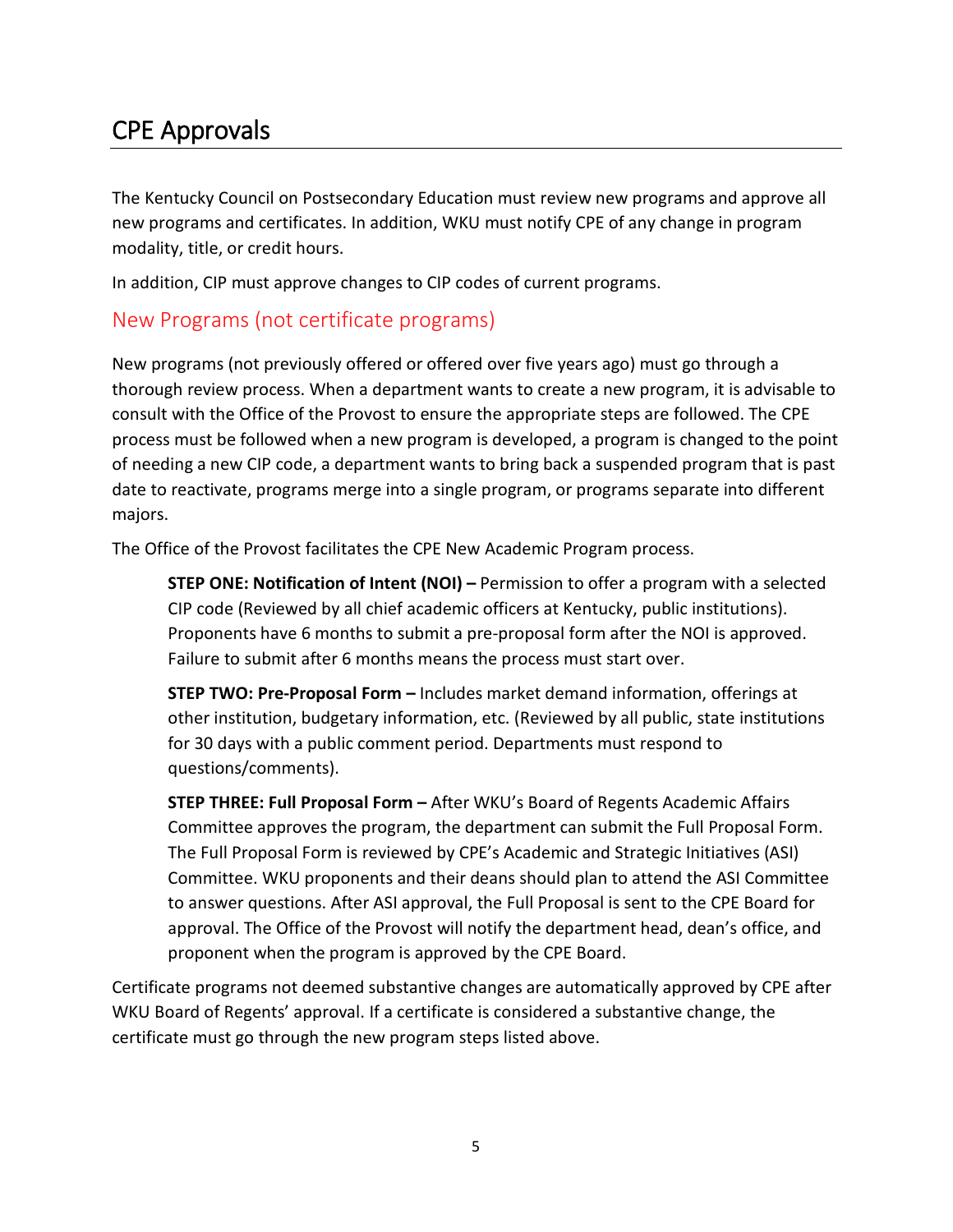## Program Modality

All programs must identify their modality type at the time of implementation. Annually, the Office of the Provost will communicate with associate deans requesting that department heads review all program modalities and make updates. In the future, SACSCOC will require notification when a program changes to an online format.

## Changes to Program Hours and Titles

Annually, the Office of the Provost will communicate with associate deans requesting that department heads review all program titles and credit hours. The Office of the Provost makes updates after titles and credit hours are modified through the WKU Curricular Process. However, a review ensures the information in accurate in CPE's database.

## Changes to CIP Codes

CPE requires that all programs have CIP code changes approved. Existing programs who wish to change a CIP should contact the Office of the Provost to initiate the paper to change a CIP. A CIP can only be changed once CPE approves the change.

After the CIP code for a new program is approved by the NOI committee, it cannot be modified with starting the process again.

## Program Suspension/Deletions

Deleted programs are officially ended in both WKU's and CPE's program inventory. These programs cannot be reinstated.

Suspended programs have five years before official deletion. During those five years, departments can go through the WKU curricular process to reactivate the program. Upon Provost Approval, the Office of the Provost will reactivate the program in CPE's database. Programs suspended over five years ago must go through the new academic program process.

#### **Resources:**

New Academic Program Policy <http://cpe.ky.gov/policies/academicaffairs/newacademicprogramapprovalpolicy.pdf>

WKU's Program Development Website [https://www.wku.edu/academicaffairs/pd/process\\_overview.php](https://www.wku.edu/academicaffairs/pd/process_overview.php)

Kentucky Postsecondary Program Proposal System (KPPPS) User Guide <http://cpe.ky.gov/policies/academicaffairs/KPPPSusermanual.pdf>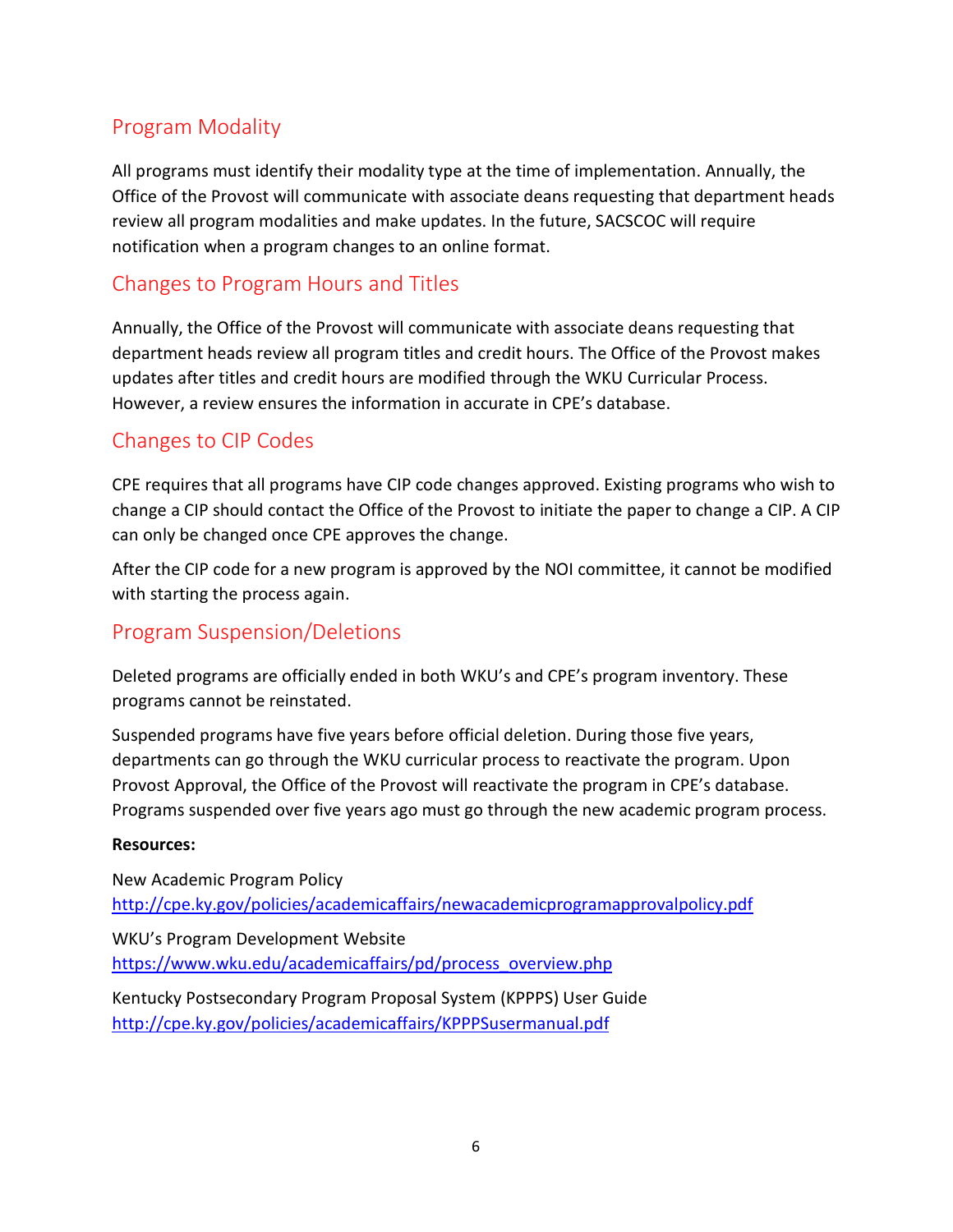# <span id="page-6-0"></span>WKU Curricular Workflows

WKU has two curricular review workflows available: full and expedited. Full review requires approval by faculty curricular committees, the Dean, Provost, and, in some cases, the Board of Regents. Expedited reviews require approval from the Dean and Provost.

## Expedited Review Workflow

Expedited review is available for the following curriculum proposals:

- Program Deletions or Suspensions
- Reactivation of Programs with no impact on other departments
- Course Deletions/Suspensions with no impact on other departments
- Course Prerequisite/Corequisite Changes if no impact on other departments
- Schedule Type Revisions
- Course Prefix Changes
- Course Descriptions Updates (Typos only)
- Number Changes without a Level Change (i.e., lower-level to lower-level or upper-level to upper-level)
- Non-Substantive Title Changes (addition/removal of Roman Numerals, changing abbreviations, no course description update)
- Repeat Limits (consult the Registrar prior to making the change)
- Program Modality

Temporary courses will follow the established approval process.

"Impact on other departments" is defined as affecting another department's majors/minors, prerequisites, or corequisites.

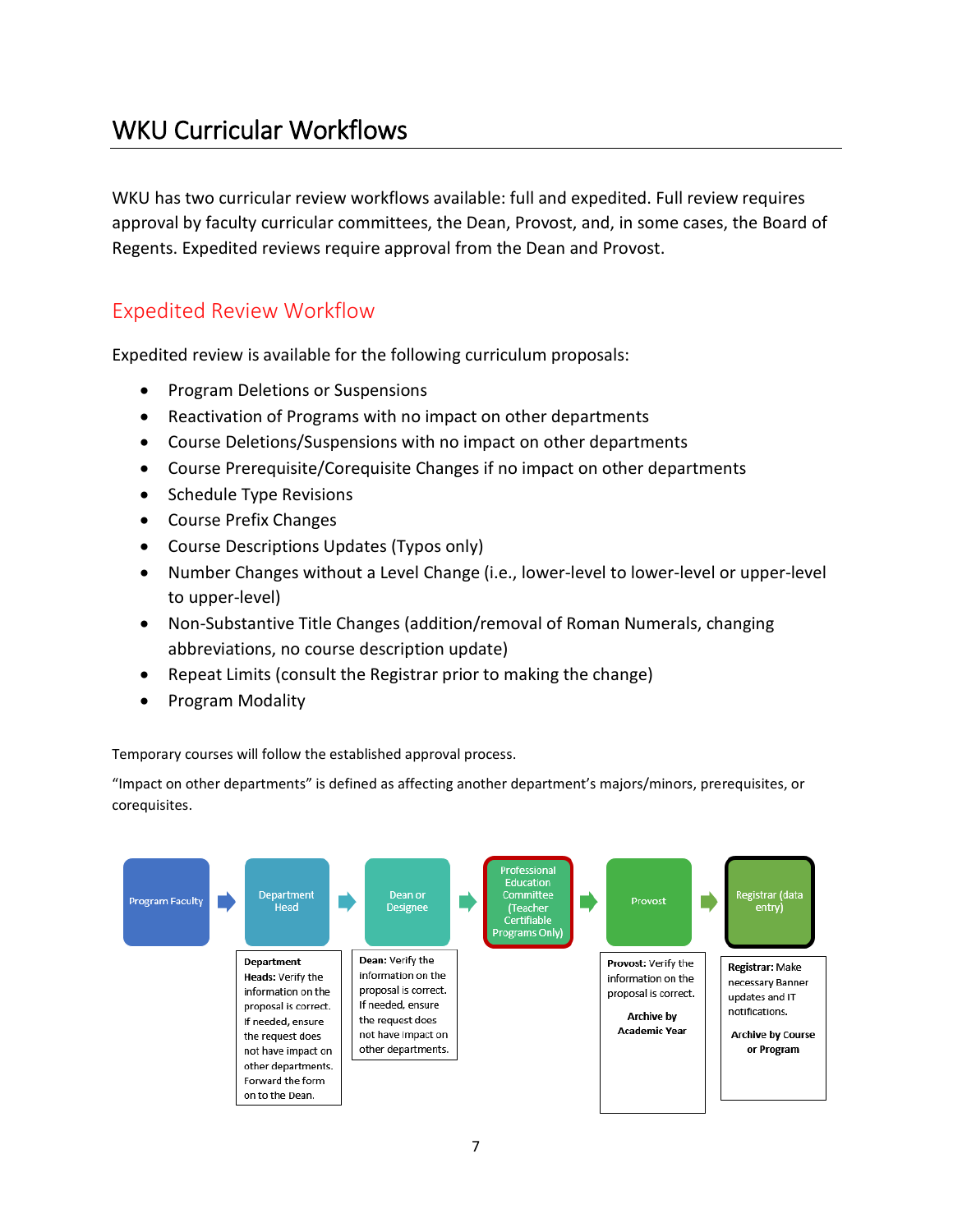## Full Review Workflow

Full review is required for the following curriculum proposals:

- New Majors, Minors, or Certificate Programs
- Program Revisions
- New Courses
- Multiple Changes to a Course
- Extension of a Temporary Course
- Course Title Changes
- New Policies
- Course Suspensions/Deletions (if impact on other departments)
- Student Learning Outcome Updates
- Course Prerequisite/Corequisite Changes (if impact on other departments)
- Number Changes (level changes only)
- Revised Course Descriptions (with substantive content change)
- Credit Hour Revisions
- Establish/Delete Equivalencies
- Policy Revisions
- Request Exemption for Policies
- Course Revisions

Note: Colleges can initiate curriculum changes for programs.

Note: The below internal workflow does not include SACSCOC and CPE approvals.

Note: The Board of Regents Academic Affairs Committee must approve prior to full BOR approval.



**Expedited and Full Reviews were approved by Faculty Senate February 20, 2020.**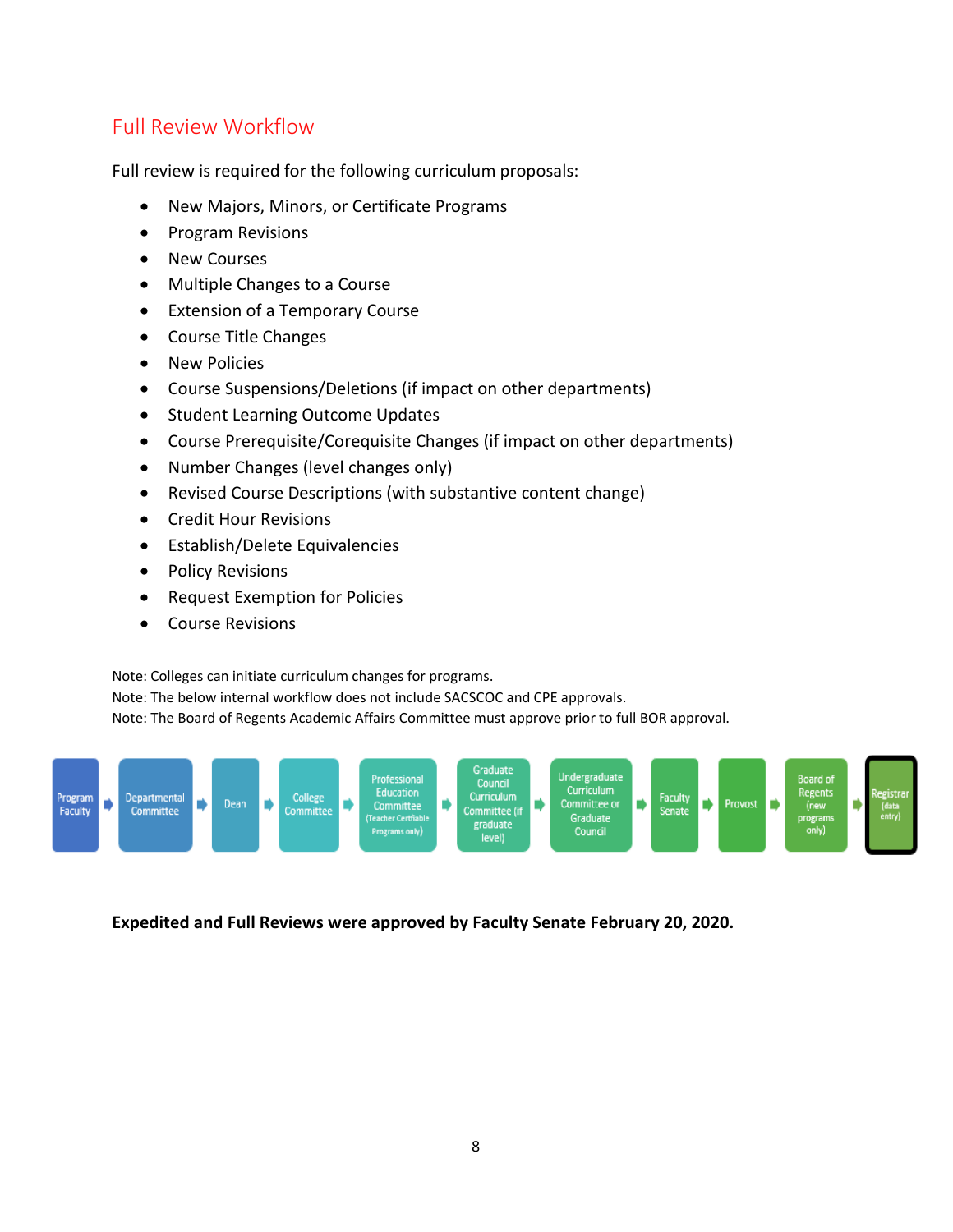# <span id="page-8-0"></span>Course Proposals

Departments can submit proposals to revise courses, create new courses, create temporary courses, suspend/delete courses, and reactivate courses. Information on each is provided below.

#### New Courses

New courses move through the full review workflow. When creating a new course, it is important to remember:

- Course Prefix/Number combinations may be used only once and may not be recycled. Contact the Office of the Registrar to get a list of available course numbers.
- Each course must have a CIP Code assigned per the Council on Postsecondary Education. To determine the appropriate CIP Code for a new course, use the National Center for Educational Statistics website [\(https://nces.ed.gov/ipeds/cipcode/Default.aspx?y=55\)](https://nces.ed.gov/ipeds/cipcode/Default.aspx?y=55) to select the best option. The Office of the Provost can also assist in the selection.
- Course titles appear in the catalogs.
- Abbreviated course titles are limited to 30 characters (including space and punctuation) and appear on students' transcripts.
- Course descriptions should be brief and concise.
- Repeatable courses must include the number of times a student can enroll for degree credit beyond the first enrollment, and the total maximum hours for which a student may receive degree credit for this course.
- Prerequisites/Corequisites must be clearly identified and include only immediate prerequisites. Banner cannot check GPAs as prerequisites; however, it can check for specific grades in courses or test scores. In addition, Banner cannot check vague requirements such as 24 hours in the major. Permission of Instructor can be programmed as a prerequisite; however, ALL students will need an override. There is no difference between adding permission of instructor and restricting a course at the time it is added to the schedule, except for the type of override that must be issued.
- Restrictions must be clearly defined. Restrictions could be: (1) limiting the course to a specific classification; (2) only allowing specific majors in the course; (3) allowing students within a particular college to take a course.
- A grade type is required.
- A schedule type is required.
- All courses should include student learning outcomes. These should be stated in terms of what new knowledge and/or skills students should be able to demonstrate upon successfully completing this course. What will they know, and/or know how to do as a result of successfully completing this course?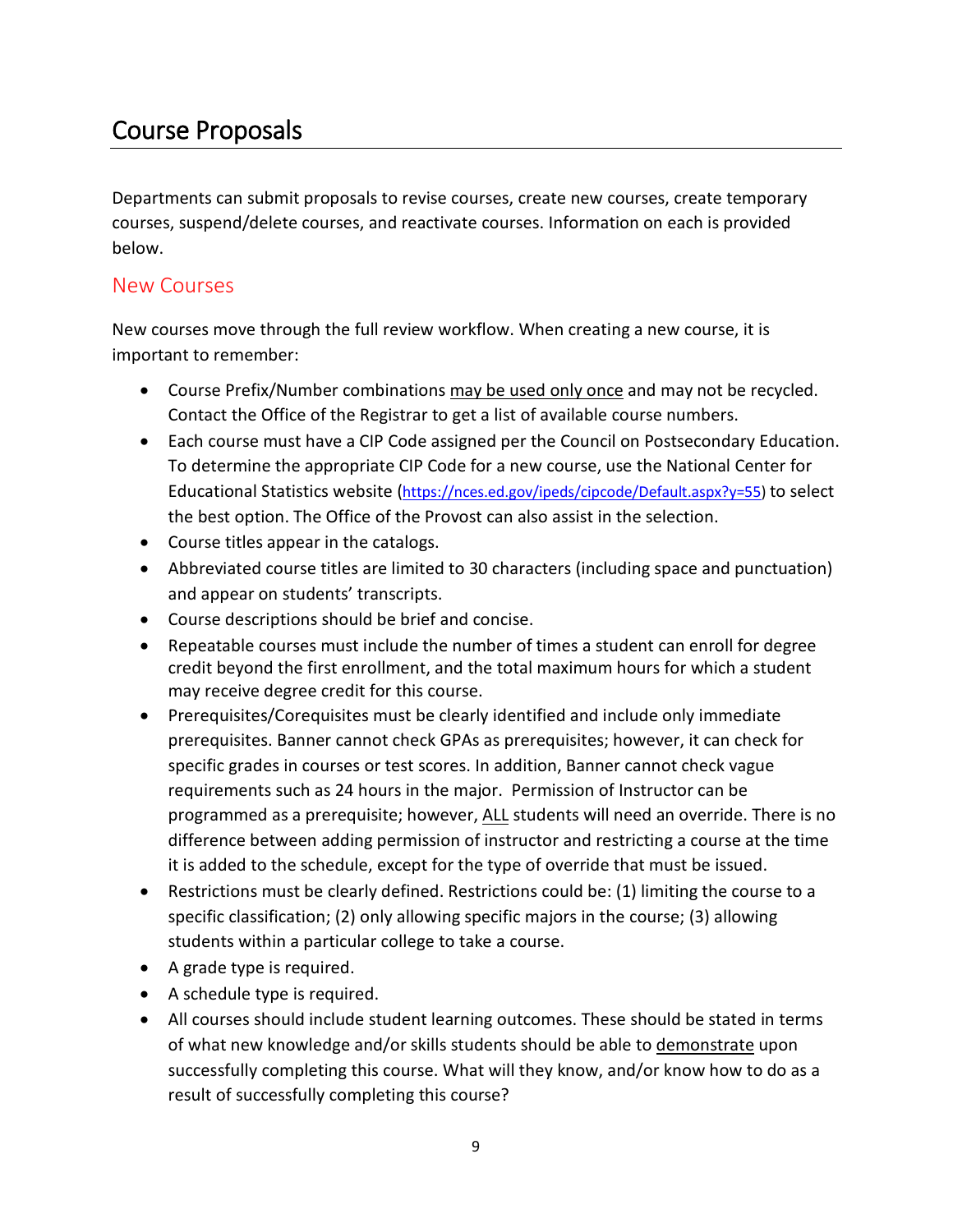- Library resources must be clearly identified using the Library Resources Form located at [https://www.wku.edu/library/information/forms/.](https://www.wku.edu/library/information/forms/)
- Implementation terms must be identified.

## Temporary Courses

Follow the process established by the UCC or GCCC/Graduate Council.

## Equivalent Courses

Equivalent courses must have the same course number, learning outcomes and curriculum, abbreviated title, title, credit hours, grade type, prerequisites, and corequisites. More information is available in the Course Equivalencies policy located at: [https://www.wku.edu/policies/docs/index.php?policy=50.](https://www.wku.edu/policies/docs/index.php?policy=50) Equivalent courses are interchangeable for prerequisites, corequisites, degree requirements, and Colonnade requirements.

#### **Creating an equivalency**

Creating an equivalency requires a full review. The department should contact the Office of the Registrar to ensure the course number is available. If an equivalency is being created for a course approved for Colonnade, the course must be routed through the Colonnade Committee for approval.

#### **Breaking an Equivalency**

Breaking an equivalency requires a full review. Since the two courses are the same, one of the two courses must be deleted. The course that wishes to break the equivalency should submit a new course proposal.

## Using CourseLeaf for New Courses

Visit the appropriate curriculum committee's page to access the online curriculum system.

Select, PROPOSE NEW COURSE from the Course Management screen.

|                | LI WKU Course Inventory Management                                                                                                                                                                                                                                                                                                                                                    |        |                       |                           |                   |                                 |
|----------------|---------------------------------------------------------------------------------------------------------------------------------------------------------------------------------------------------------------------------------------------------------------------------------------------------------------------------------------------------------------------------------------|--------|-----------------------|---------------------------|-------------------|---------------------------------|
|                |                                                                                                                                                                                                                                                                                                                                                                                       |        |                       |                           |                   | Help $\omega$                   |
|                | Search, edit and suspend/delete current courses, and add new courses.<br>Use an asterisk (*) in the search box as a wild card. For example, MATH* will find everything that starts with "MAT<br>"MATH", and *MATH* everything that contains "MATH". The system searches the Course Code, Title, Workflow st<br>Quick Searches provides a list of predefined search categories to use. |        |                       |                           | nd CIM Status     | *MATH everything that ends with |
|                |                                                                                                                                                                                                                                                                                                                                                                                       | Search | $\Box$ Archive - OR - | <b>Propose New Course</b> | Quick Searches    | $\check{ }$                     |
| Course Code    | <b>Title</b>                                                                                                                                                                                                                                                                                                                                                                          |        |                       | <b>Workflow</b>           | <b>CIM Status</b> | <b>Course State</b>             |
| <b>AMS 580</b> | Six Sigma Quality                                                                                                                                                                                                                                                                                                                                                                     |        |                       | Graduate Curriculum       | Revised           | Active                          |
|                |                                                                                                                                                                                                                                                                                                                                                                                       |        |                       |                           |                   |                                 |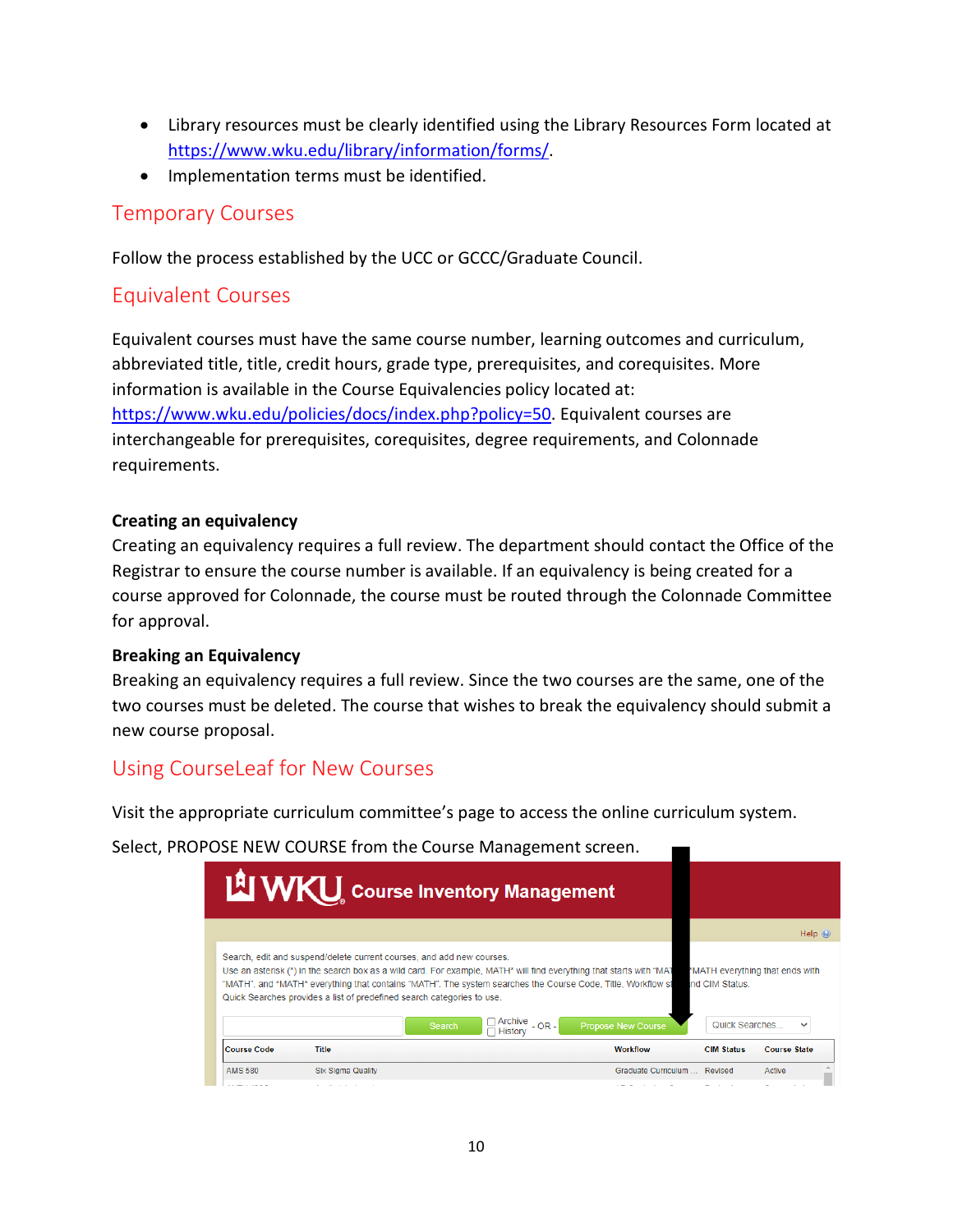

## Course Revisions

Course revisions may follow either an expedited review or full review workflow. The proponents must choose the correct workflow at the time the revision is submitted.

Please note that the implementation term for course revisions is crucial. Course revision may not be made if the schedule for the proposed implementation term is posted. Advisors may have advised students based on current prerequisites/restrictions. However, course revisions will not occur in courses after registration is open. Changing prerequisites/corequisites after registration has opened causes potential registration errors for students. Implementation dates will be modified to the next available term.

Revisions that significantly impact the course such as changes to student learning outcomes, new prerequisites, corequisites, course content, etc. It is important to ask whether the course is being modified to the point it should not count as a repeat for the previous version of the course. If that is the case, the department should delete the original course and propose a new course.

#### **Course Prefix**

Because revisions in course prefixes (subject areas) have significant implications for updating the course inventory and evaluating transcript course equivalency, proposers are expected to provide an adequate rationale for the proposed revisions. Prefix revisions are eligible for expedited review.

#### **Course Number**

Courses numbers may be revised using either the expedited or full review process. Course number revision that do not affect the level of a course (lower to lower and upper to upper) courses are eligible for expedited review. However, course number changes that will change the level of a course must go through a full review.

Contact the Office of the Registrar to ensure the requested number is available.

#### **Course Title**

Course titles may be revised using either the expedited or full review. Minor changes to course titles include non-substantive title changes (addition/removal of Roman Numerals, changing abbreviations) that do not include updates to the course description. Any other title update requires a full review.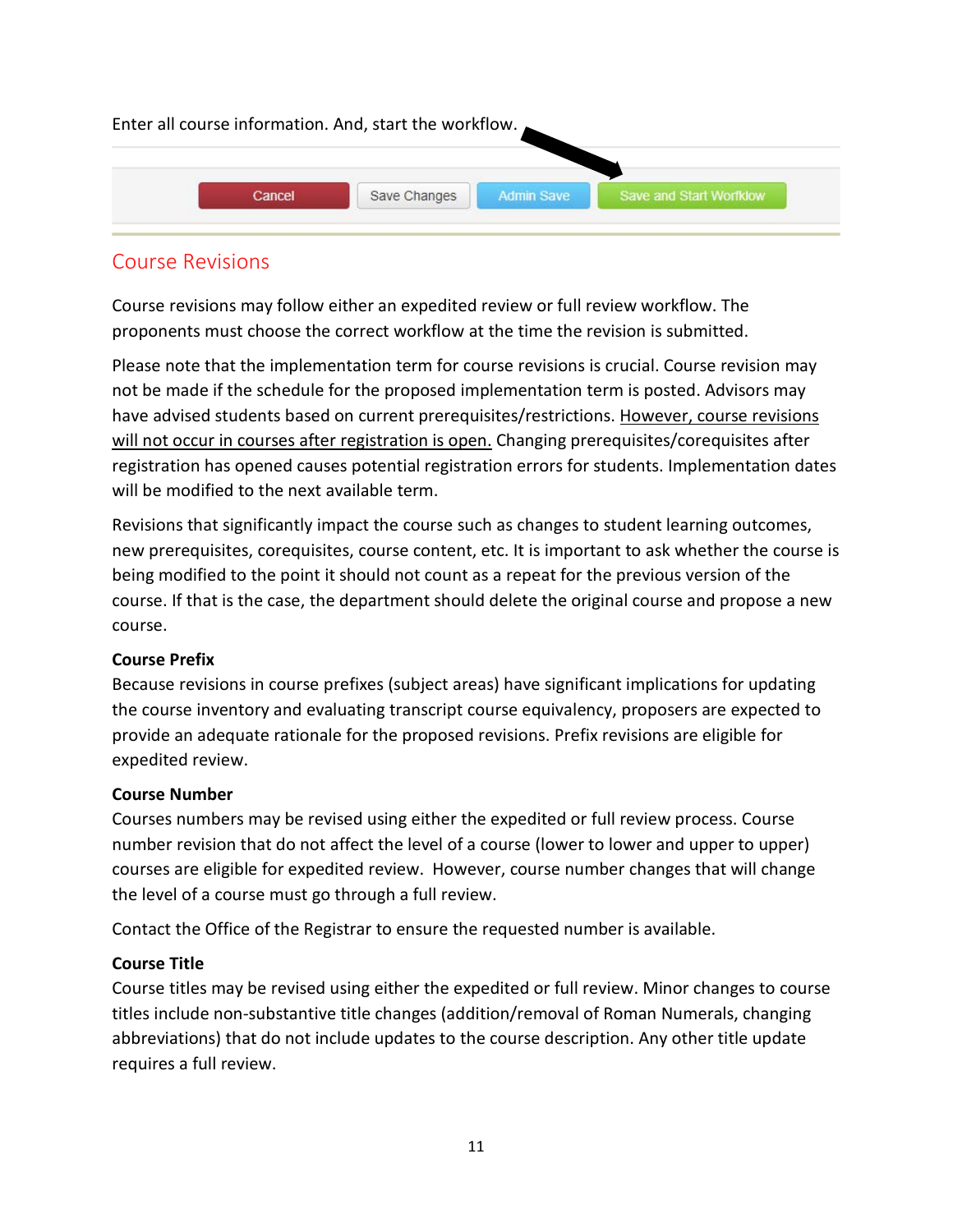#### **Course Prerequisites/Corequisites**

Course prerequisites and corequisites can be modified through the expedited process if no other departments are impacted. However, if courses from other departments are listed as prerequisites/corequisites, the course must go through a full review. Permission of instructor may be listed in the course description; however, listing it is a prerequisite will cause every student to need a prerequisite override, even if they have the course prerequisites listed. Adding permission of instructor to a course is similar to restricting a course.

Revisions to course prerequisites or corequisites will not be made after registration has started in the desired implementation term. It is important to plan these changes in advance.

#### **Course Restrictions**

Modifications to course descriptions require full review. Restrictions must be clearly defined. Restrictions could be: (1) limiting the course to a specific classification; (2) only allowing specific majors in the course; (3) allowing students within a particular college to take a course.

#### **Course Description**

A revision to a course catalog listing requires a full review, unless typos need to be addressed. Course catalog listings should be brief and concise. They should not include prerequisites, corequisites, or restrictions.

#### **Course Credit Hours**

Course credit hour revisions require a full review. It is important to remember revising course credit hours impact students who repeat courses. Therefore, revisions may impact degree audit. If course content is changing substantially with the revision, the department should consider a new course.

#### **Course Grade Mode**

Course grade mode revisions require a full review. It is important to remember revising the course grade mode may impact students who repeat courses.

#### **Course Learning Outcomes**

Revising learning outcomes for a course requires a full review. If substantial revisions are made to student learning outcomes, a new course proposal may be required.

#### **Multiple Revisions to a Course**

Multiple revisions to a course require a full review. Multiple revisions could include any combination of the above course revisions for a single course.

#### **Deleting/Suspending Courses**

Course deletions and suspensions go through expedited review. However, it is important to know the difference between the two options. When courses are deleted, they may not be reactivated in the course inventory. Suspended courses may be reactivated. Departments are asked to review suspended courses periodically to determine if they should be officially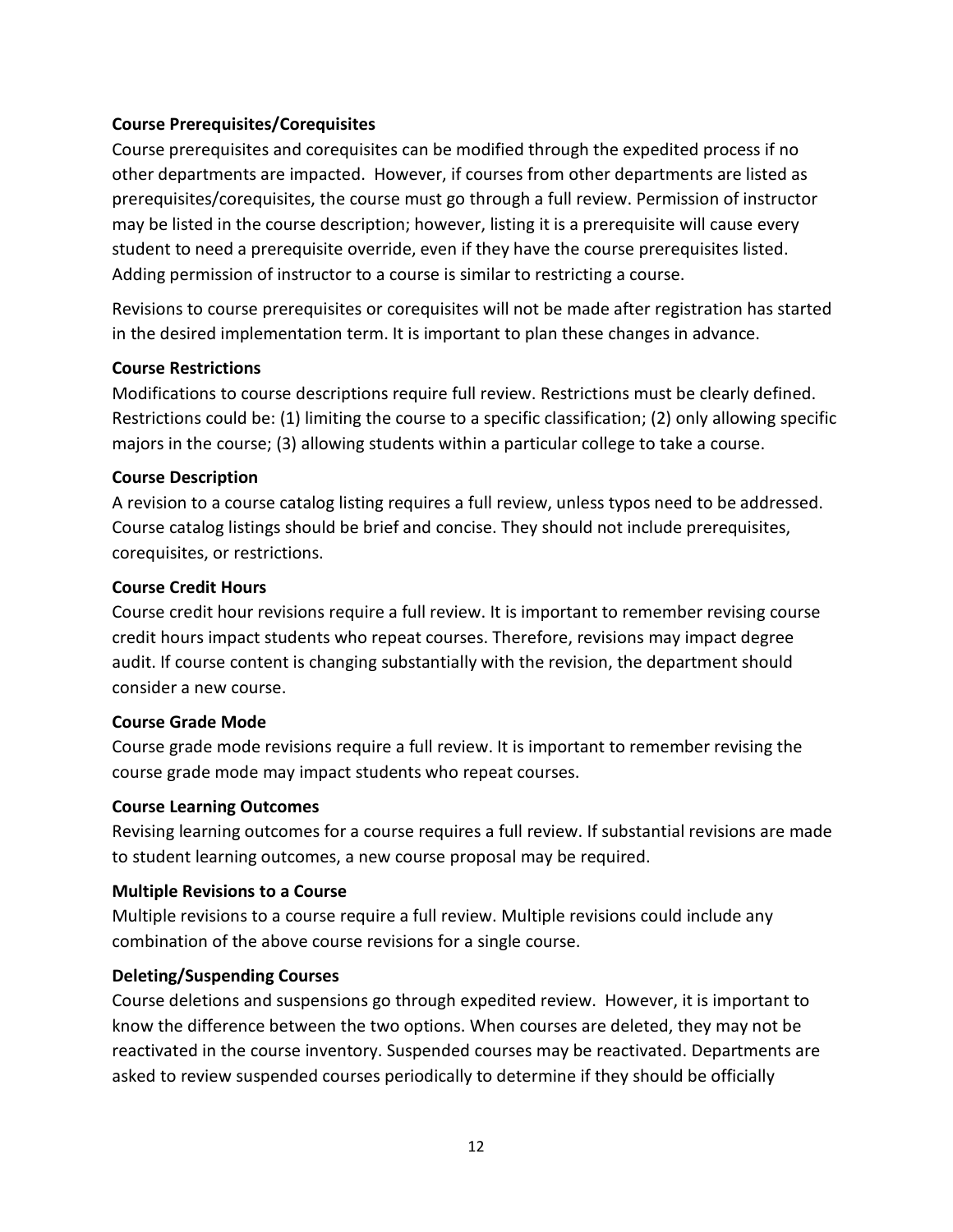deleted. Courses should only be suspended, if the department plans to reteach the content in the future.

#### **Reactivating Suspended Courses**

Reactivation of suspended courses requires a full review. In addition, any programs that will use the reactivate course must be revised.

## Using CourseLeaf to Revise Courses

Enter the course that needs a revision in the search field. Then, click on the course and simply enter all the necessary updates. And, start the workflow.

Search, edit and suspend/delete current courses, and add new courses.

Use an asterisk (\*) in the search box as a wild card. For example, MATH\* will find everything that starts with "MATH", \*MATH everything that ends with "MATH", and \*MATH\* everything that contains "MATH". The system searches the Course Code, Title, Workflow step and CIM Status. Quick Searches provides a list of predefined search categories to use.

|                                                                                                  | Search                                                                      | $\Box$ Archive<br>$-OR -$<br>$\Box$ History | <b>Propose New Course</b>  | Quick Searches    | $\checkmark$                                      |
|--------------------------------------------------------------------------------------------------|-----------------------------------------------------------------------------|---------------------------------------------|----------------------------|-------------------|---------------------------------------------------|
| <b>Course Code</b>                                                                               | <b>Title</b>                                                                |                                             | <b>Workflow</b>            | <b>CIM Status</b> | <b>Course State</b>                               |
| <b>AMS 580</b>                                                                                   | <b>Six Sigma Quality</b>                                                    |                                             | Graduate Curriculum        | Revised           | Active                                            |
| <b>ANTH 436G</b>                                                                                 | <b>Applied Archaeology</b>                                                  |                                             | AR Curriculum Comm Revised |                   | <b>Suspended</b>                                  |
| <b>BA510</b>                                                                                     | <b>Advanced Organizational Behavior</b>                                     |                                             | <b>BA</b> Approval         | Revised           | Active                                            |
| <b>BA515</b>                                                                                     | <b>Managerial Accounting</b>                                                |                                             | <b>BA</b> Approval         | Revised           | Active                                            |
| <b>BA543</b>                                                                                     | Forecasting                                                                 |                                             |                            | Revised           | Suspended                                         |
| <b>CIS 513</b>                                                                                   | <b>Contemporary Business Analytics</b>                                      |                                             | <b>CIS Approval</b>        | <b>New</b>        | Active                                            |
| <b>CIT 556</b>                                                                                   | <b>Ethical Hacking and Penetration Testing</b>                              |                                             | Graduate Curriculum        | <b>New</b>        | Active<br>$\overline{\phantom{a}}$                |
| <b>Shred Proposal</b><br>Export to PDF A<br>Export to Word 圖<br>Date Submitted: 03/25/20 7:07 am |                                                                             |                                             |                            |                   | In Workflow                                       |
|                                                                                                  | Viewing: ANTH 436G : Applied Archaeology<br>Last revision: 04/06/20 2:53 pm |                                             |                            |                   | 1. FLKA Approval<br>2. AR Curriculum<br>Committee |
| Changes proposed by: drl97130                                                                    |                                                                             |                                             |                            |                   | 3. Graduate Curriculum<br>Committee               |
|                                                                                                  | Anthropology (ANTH)                                                         |                                             |                            |                   | 4 Graduate Council                                |

## Colonnade Course Proposals

Department of Folk Studies and Anthropology

Catalog Pages

When creating a new course or revising a course, proponents must indicate if the course requires Colonnade approval. Review to the Colonnade website [\(www.wku.edu/colonnade\)](http://www.wku.edu/colonnade) for application information. You must upload the Colonnade application and a Syllabus to the course proposal, if seeking Colonnade approval.

5. University Senate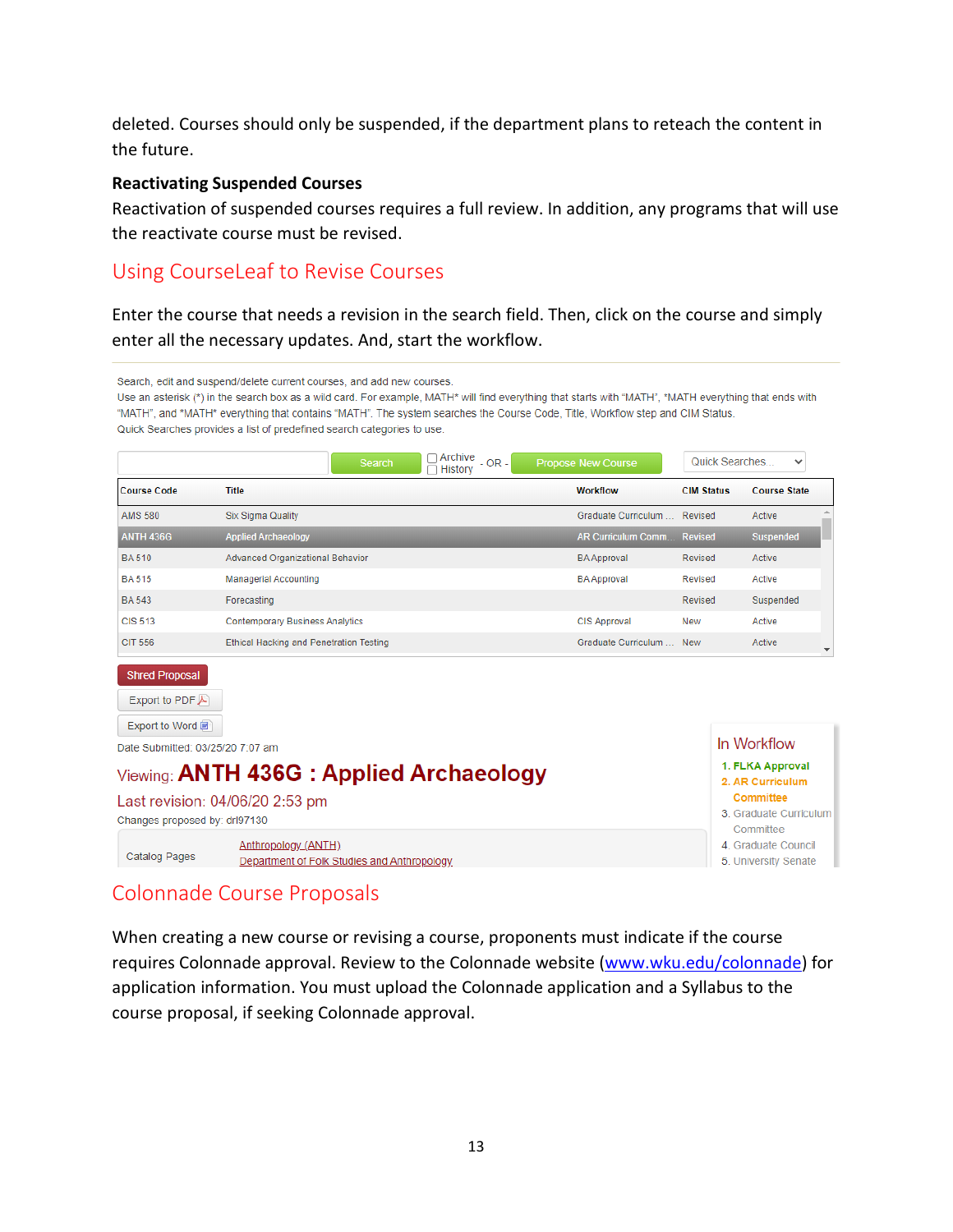# <span id="page-13-0"></span>Program Proposals

The only program proposal eligible for an expedited review is a program suspension or deletion. The revision or creation of a new program requires a full review.

All programs must following undergraduate and graduate policies when developing a program. Guidelines and policies can be found in both the undergraduate and graduate catalogs and on the WKU Policies website [\(https://www.wku.edu/policies/\)](https://www.wku.edu/policies/). Definitions for programs are defined through CPE's New Academic Program policy located at:

<http://cpe.ky.gov/policies/academicaffairs/newacademicprogramapprovalpolicy.pdf>

#### General Rules for Undergraduate Programs

- 1. Half of the coursework in the major or minor must be at the upper-level.
- 2. Students must complete 1/3 of the major or minor hours in residence.
- 3. Certificates that are at least 12 hours can substitute for minors.
- 4. Majors that are 48 hours or more do not require a second major or minor.
- 5. Majors less than 48 hours require a second major or minor.
- 6. All programs require a 2.0 gpa in all coursework and in all coursework earned at WKU to graduate. No exceptions are allowed.
- 7. The major may have concentrations. Follow the guidelines for concentrations outlined in CPE's New Academic Program policy.
- 8. All elective courses must be identified. Electives may not be added or removed without a curricular revision.

#### General Rules for Graduate Programs

- 1. A master's degree requires a minimum of 30 hours while specialist degrees require 60 hours of graduate coursework beyond the baccalaureate degree.
- 2. All elective courses must be identified. Electives may not be added or removed without a curricular revision.
- 3. The major may have concentrations. Follow the guidelines for concentrations outlined in CPE's New Academic Program policy.
- 4. Refer to additional graduate requirements by visiting:
	- <http://catalog.wku.edu/graduate/enrollment/>
	- <http://catalog.wku.edu/graduate/enrollment/#programofstudytext>
	- <http://catalog.wku.edu/graduate/enrollment/#thesisdissertationtext>
	- <http://catalog.wku.edu/graduate/enrollment/#newitemtext>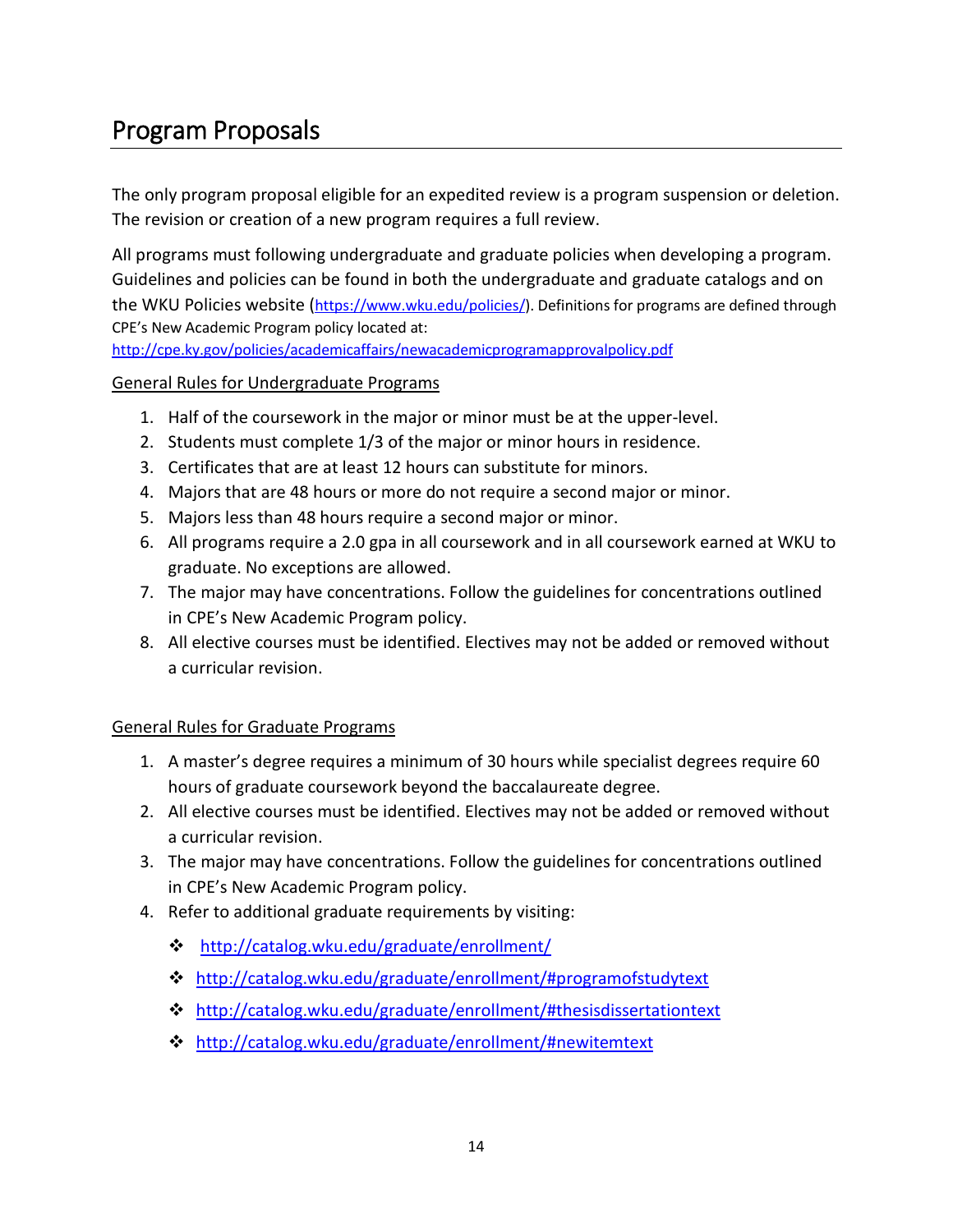## New Major or Graduate Program

The creation of a new program requires external review most of the time. Proponents should contact the Office of the Provost prior to creating a new program to get the necessary paperwork submitted to CPE and for CIP code selection.

After submitting the notification of intent to CPE and receiving approval, a new program may enter the WKU curricular workflow. Proponents must complete the new program form and submit the following:

- 1. The CPE Pre-Proposal
- 2. Proposed Budget
- 3. Library Resource Form
- 4. Student Learning Outcomes and Measurement Plan
- 5. Student/Market Demand Research
- 6. A four-year plan (undergraduate baccalaureate programs only)

The CourseLeaf Program Proposal form outlines each item that must be submitted. Refer to the SACSCOC, CPE, WKU Curricular Workflow sections for approval information.

## New Certificate

The creation of a new certificate may require external review. Proponents should contact the Office of the Provost prior to creating a new certificate to determine if SACSCOC and CPE approval is required.

Proponents must complete the new program form and submit the following:

- 1. Proposed Budget
- 2. Library Resource Form
- 3. Student Learning Outcomes and Measurement Plan
- 4. Student/Market Demand Research

A CPE Pre-Proposal, CPE Full Proposal, and SACSCOC Prospectus may be required and will require additional time, if the new certificate is substantive change. The CourseLeaf Program Proposal form outlines each item that must be submitted. Refer to the WKU Curricular Workflow section for required approvals.

If the proposed certificate includes courses offered by another department/ unit, the head of that department/ unit must be consulted regarding staffing and other resources.

Undergraduate certificates that are 12 hours or more can substitute for minors.

WKU is slated to approval a new certificate definition and formal guidelines Fall 2020.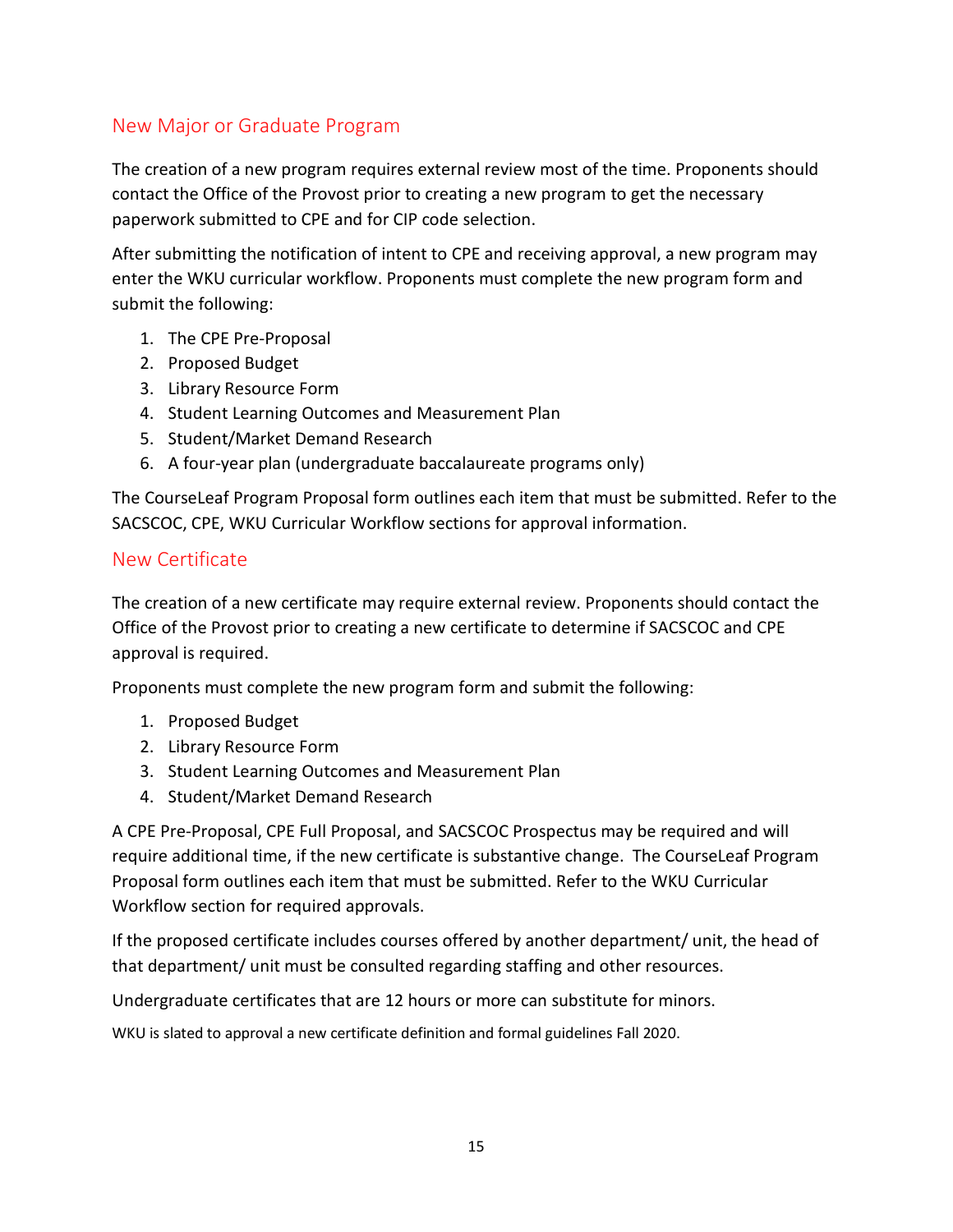## New Minors

A minor is a secondary area of study that is separate from the major and is defined by a set of course and/ or credit hour requirements within a specified discipline or with a clearly defined multi-disciplinary focus. The creation of a new minor requires the following:

- 1. Proposed Budget
- 2. Library Resource Form
- 3. Student Learning Outcomes and Measurement Plan
- 4. Student/Market Demand Research

If the proposed minor includes courses offered by another department/ unit, the head of that department/ unit must be consulted regarding staffing and other resources.

When considering total credit hours for an undergraduate minor, keep in mind that students who pursue a minor must have 54 hours total between the major and minor and 48 of those hours must be unduplicated. Therefore, if a student selects a 30 hour major, he or she must have a 24 minor. Minors less than 24 hours may result in exception forms to help the student meet graduation requirements.

The CourseLeaf Program Proposal form outlines each item that must be submitted. Refer to the WKU Curricular Workflow section for required approvals.

## Using CourseLeaf for New Programs

Visit the appropriate curriculum committee's page to access the online curriculum system. Select, PROPOSE A NEW PROGRAM from the Program Management screen.

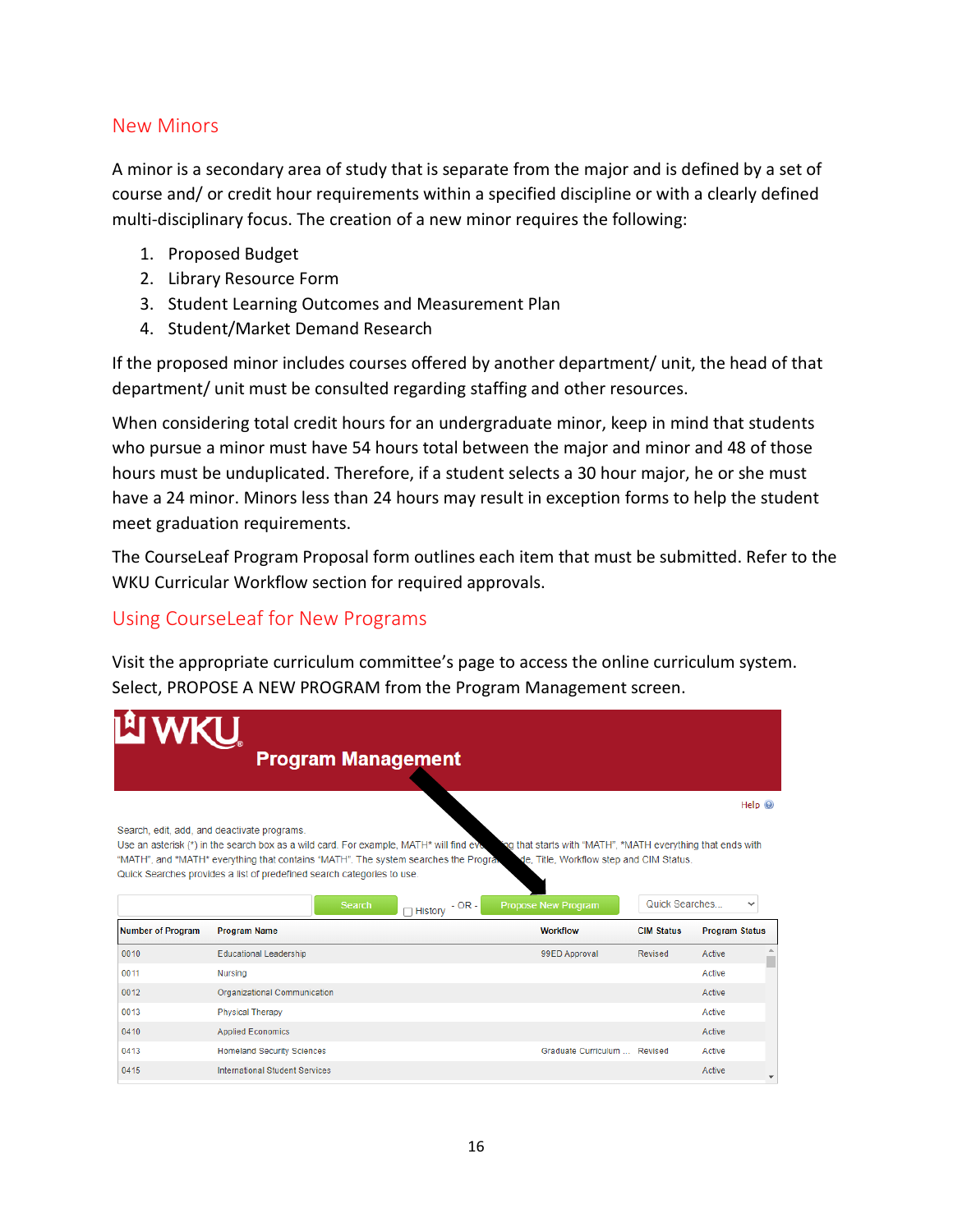After clicking the Propose New Program option, proponents will be required to enter all necessary curricular information. In addition, departments must upload budget information and CPE documents. Answers chosen will generate the workflow for the program. Note: You can contact the Registrar for a reference number or you can enter 0000. A reference number will be assigned prior to implementation. If the department has not completed CPE's Notification of Intent, the form will not submit. CPE must approve any new programs prior to a department proposing through WKU's curricular process.

| <b>Li</b> New Record - Google Chrome                   |                                                                                                                     |              |       |         | Ο |
|--------------------------------------------------------|---------------------------------------------------------------------------------------------------------------------|--------------|-------|---------|---|
|                                                        | nextcatalog.wku.edu/courseleaf/courseleaf.cgi?page=/programadmin/index.html&step=editrecord&cmd=new&_=1594929982776 |              |       |         |   |
|                                                        |                                                                                                                     |              |       |         |   |
|                                                        | <b>Program Management</b>                                                                                           |              |       |         |   |
|                                                        |                                                                                                                     |              |       |         |   |
| <b>New Program Proposal</b>                            |                                                                                                                     |              |       |         | ÷ |
| Propose New from Existing Program                      | Active                                                                                                              |              |       |         |   |
| Proposed Action<br><b>Contact Person</b>               |                                                                                                                     |              |       | $\odot$ |   |
|                                                        | <b>Name</b>                                                                                                         | Email        | Phone | Ø       |   |
|                                                        |                                                                                                                     |              |       |         |   |
| Term of<br>Implementation                              | Select                                                                                                              |              |       |         |   |
| Program Reference<br>Number                            |                                                                                                                     |              |       |         |   |
| Program Type                                           | Select                                                                                                              | v            |       |         |   |
| Degree Types                                           | Select                                                                                                              | $\checkmark$ |       |         |   |
| Program Name (eg.<br>Biology)                          |                                                                                                                     |              |       |         |   |
| Will this program have concentrations?                 | $\Box$ Yes                                                                                                          | $\Box$ No    |       |         |   |
| Department                                             | Select                                                                                                              | $\checkmark$ |       |         |   |
| Program                                                |                                                                                                                     |              |       |         |   |
| Coordinator                                            |                                                                                                                     |              |       |         |   |
| CIP Code                                               | Find                                                                                                                |              |       |         |   |
| Will this program<br>lead to teacher<br>certification? | $\bigcirc$ No<br>$\Box$ Yes                                                                                         |              |       |         |   |

After completing all necessary required fields, "Save and Start Workflow." The new program will be entered into the curricular workflow.

| Cancel | Save Changes | <b>Admin Save</b> | Save and Start Worfklow |
|--------|--------------|-------------------|-------------------------|
|--------|--------------|-------------------|-------------------------|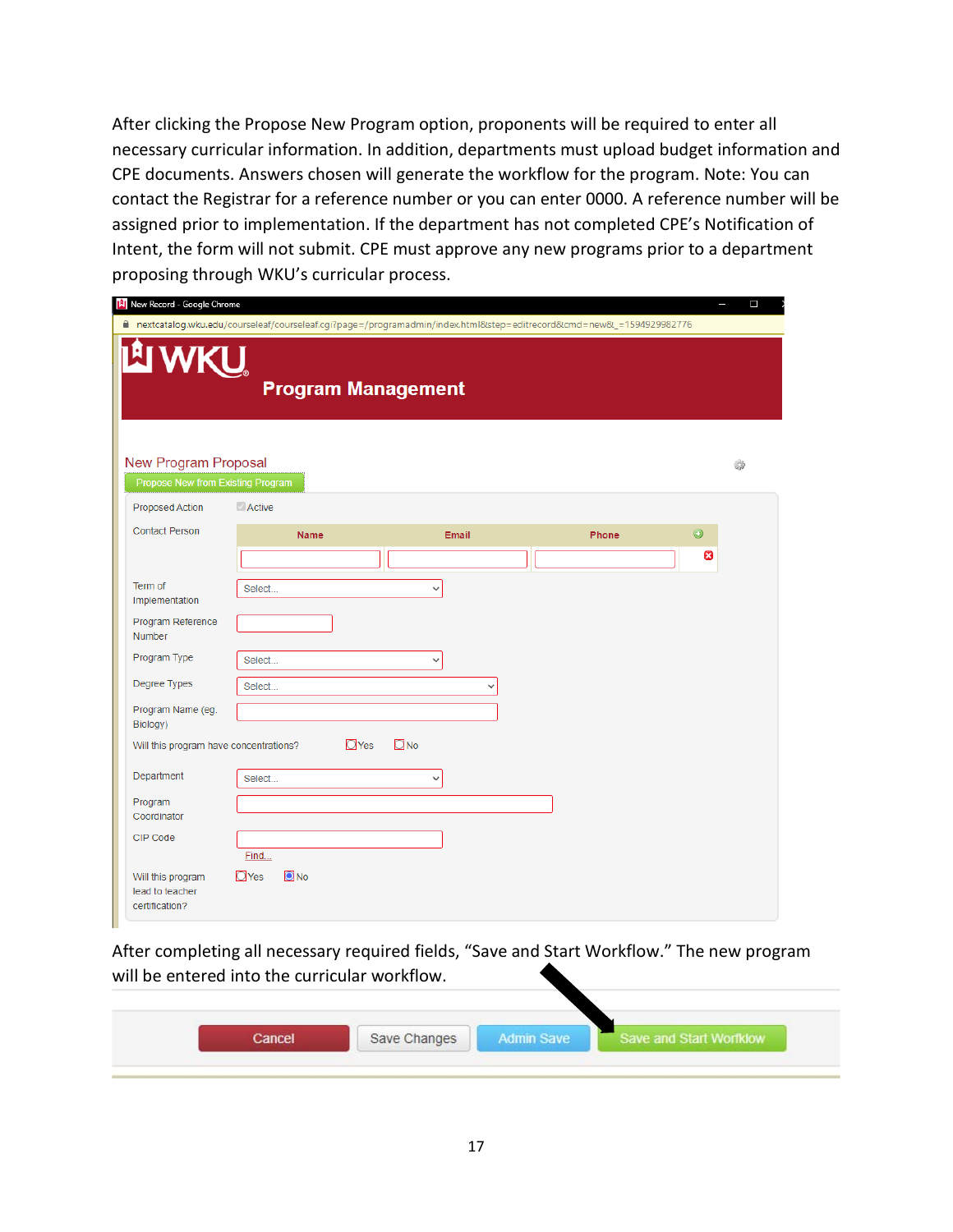#### **Inserting Courses**

The Curriculum Requirements field is where the curriculum is outline for the program. Proponent are free to type information here that relates to the program; however, this area must include a course list of all course requirements.

In the Curriculum Requirements field, click on the table icon. Then, select Course List.



Curriculum Requirements (Catalog field: Program Requirements) @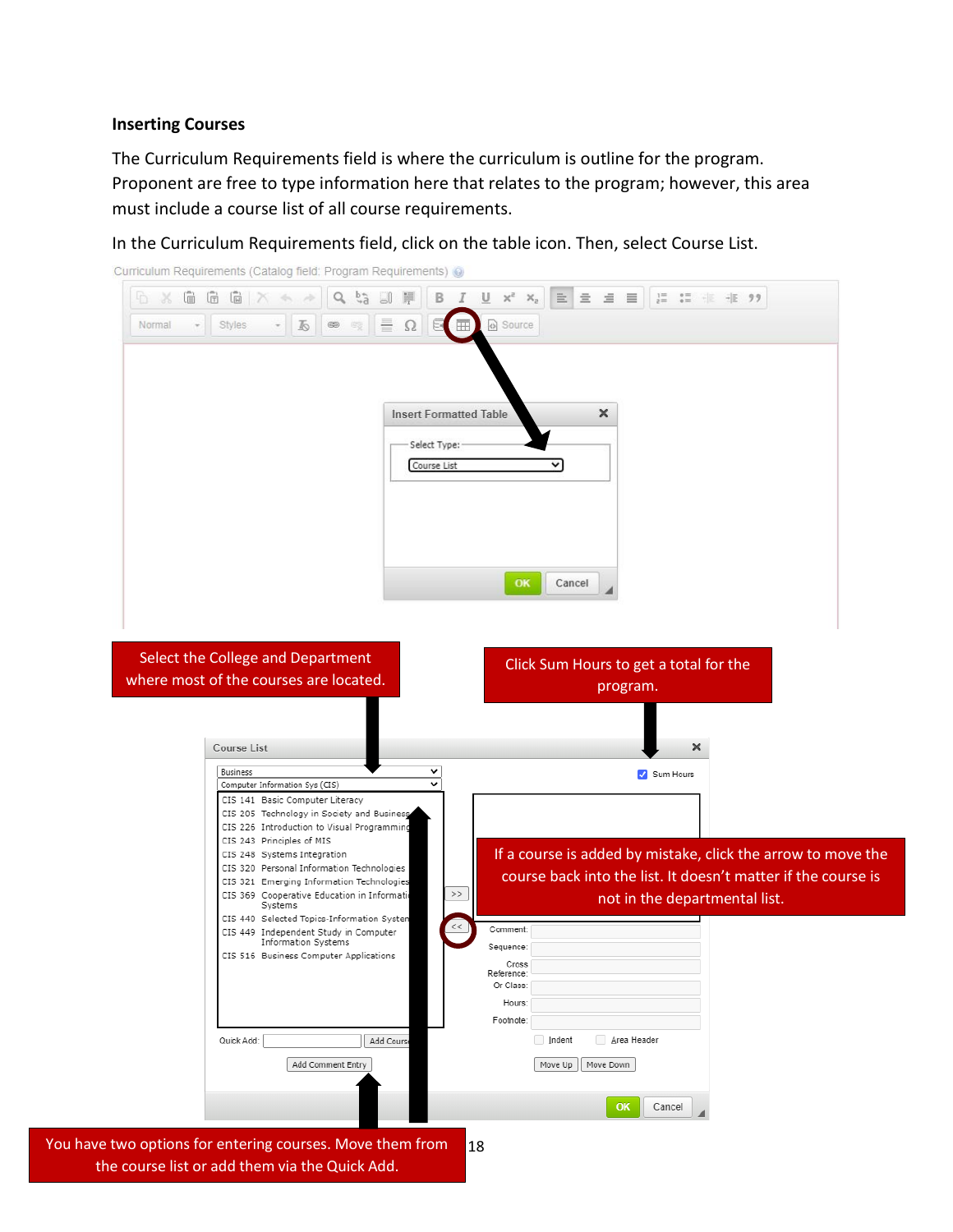Course List Helpful Hints:

- Quick Add courses outside of your department.
- Use "Add Comment Entry" to enter statements that do not include courses such as "Colonnade – Quantitative Reasoning" or "General Elective." When entering a generic comment, you must enter the credit hours to the "Hours" field.
- Sometimes programs require students take two courses together like BIOL 113 and 114. Two options are available that accomplish the same goal: (1) Enter the courses separately; (2) Enter one course using the "Quick Add" or "Course Selection" option. Enter the "and" course in the "Sequence" field. Make sure you use the correct prefix and include one space before the course number.
- If courses are OR'd, enter one course using the "Quick Add" or "Course Selection" option. List the string of OR'd courses in the "Or Class" field. Do not include the word "or." Separate the courses with a comma.
- You can combine "ands" and "ors" by combining the above options.
- Move courses up and down in your list by using the Move Up/Move Down buttons.
- Comments can be inserted next to a course.
- Footnotes appear as small text next to the course.
- Be sure to hit OK to make the plan appear in the proposal.

#### **Entering Four-Year Plans (Baccalaureate Programs Only)**

Undergraduate baccalaureate programs are required to enter four-year degree plans for new and revised programs. These four-year plans will load into the undergraduate catalog.

In the 4-Year Plan field, click on the table icon. Then, select Plan of Study Grid.

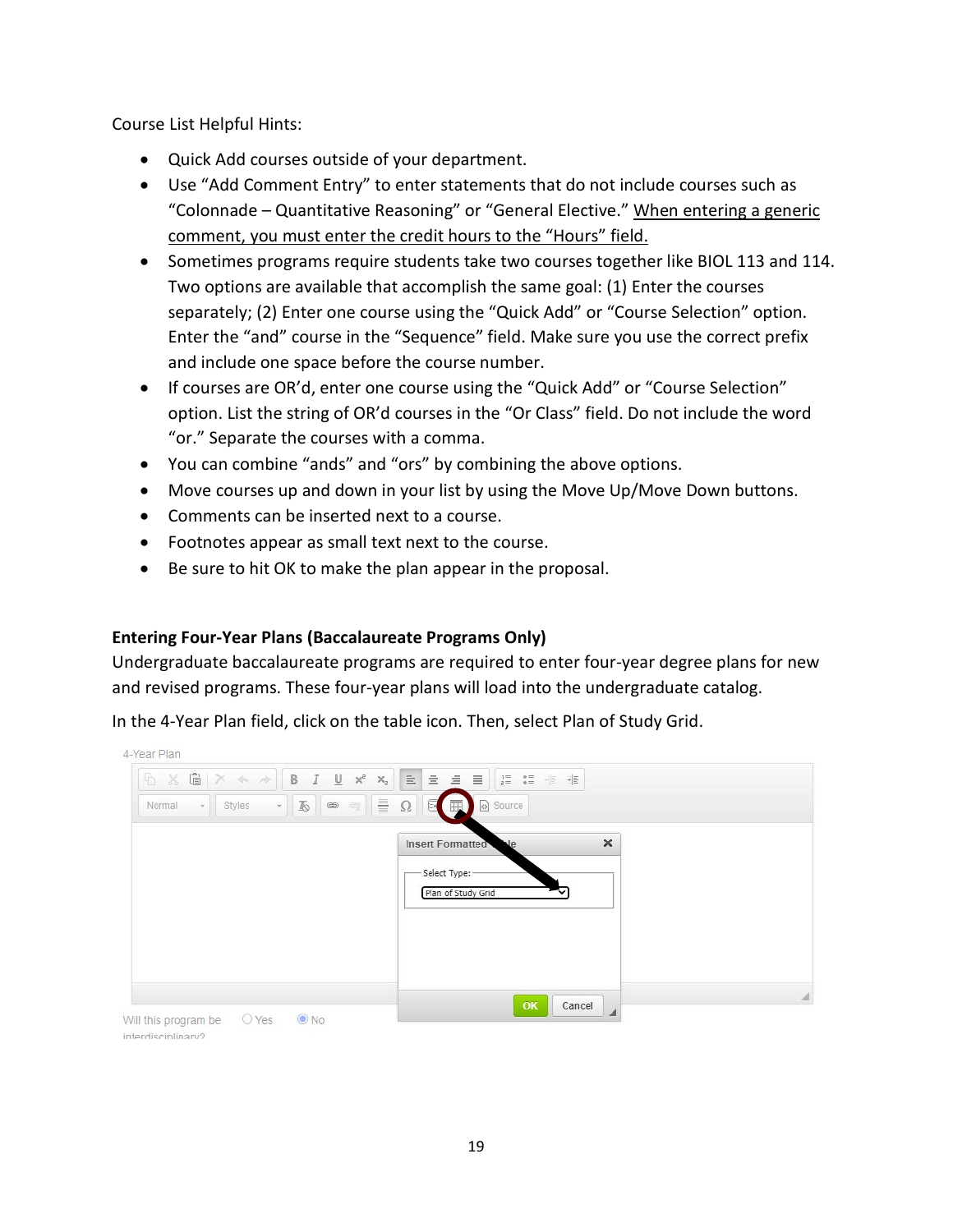To build the four-year plan, enter courses by year and semester.

| Select the College and Department<br>where most of the courses are located.                                                                                                                                                                                                                                       | Select the year and term. Use First<br>Year, Second Year, Third Year, and<br>Fourth Year.                                              |
|-------------------------------------------------------------------------------------------------------------------------------------------------------------------------------------------------------------------------------------------------------------------------------------------------------------------|----------------------------------------------------------------------------------------------------------------------------------------|
| Plan of Study Grid                                                                                                                                                                                                                                                                                                | ×                                                                                                                                      |
| Education & Behavioral Science<br>Counseling & Student Affairs (CNS)<br>CNS 269 Special Topics in Counseling /<br>Guidance<br>CNS 432 Helping Skills<br>CNS 500 College and Career Readiness<br>Foundations<br>CNS 501 College and Career Consultation &<br>Collaboration                                         | v<br>Year: First Year<br>Term: Fall<br><b>CNS 110</b><br><b>Human Relations</b><br>If a course is added by mistake, click the arrow to |
| CNS 502 College and Career Program<br>Development & Evaluation<br>CNS 503 Practicum in College and Career<br>Readiness                                                                                                                                                                                            | $\geq$<br>move the course back into the list. It doesn't matter<br>if the course is not in the departmental list.                      |
| CNS 548 Principles and Practices<br>CNS 549 Counseling and Consultation<br>CNS 550 Introduction to Counseling<br>CNS 551 Classroom Guidance<br>CNS 552 Testing and Assessment in Counseling<br>CNS 553 Community Resources in Guidance<br>and Counseling<br>Add Course<br>Quick Add: ENG 100<br>Add Comment Entry | <<<br>Comment:<br>Sequence:<br>Or Class:<br>Hours: $3$<br>Footnote:<br>Indent<br>Move Down<br>Move Up                                  |
| You have two options for entering courses. Move them from<br>the course list or add them via the Quick Add.                                                                                                                                                                                                       | OK<br>Cancel                                                                                                                           |

Four Year Plan Helpful Hints:

- Quick Add Specific Colonnade Courses.
- Use "Add Comment Entry" to enter statements that do not include courses such as "Colonnade – Quantitative Reasoning" or "General Elective." When entering a generic comment, you must enter the credit hours to the "Hours" field.
- Sometimes programs require students take two courses together like BIOL 113 and 114. Two options are available that accomplish the same goal: (1) Enter the courses separately; (2) Enter one course using the "Quick Add" or "Course Selection" option. Enter the "and" course in the "Sequence" field. Make sure you use the correct prefix and include one space before the course number.
- If courses are OR'd, enter one course using the "Quick Add" or "Course Selection" option. List the string of OR'd courses in the "Or Class" field. Do not include the word "or." Separate the courses with a comma.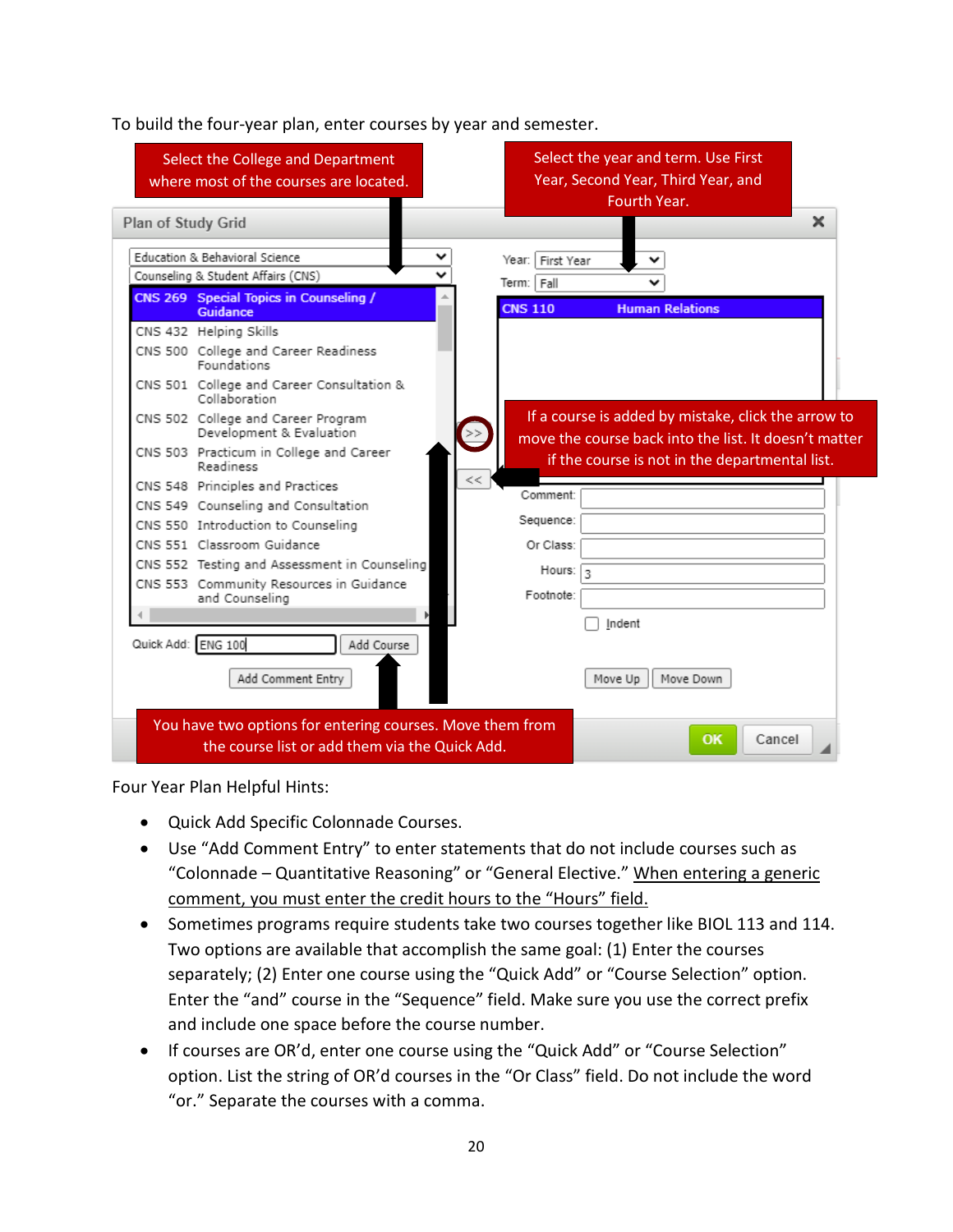- You can combine "ands" and "ors" by combining the above options.
- Move courses up and down in your list by using the Move Up/Move Down buttons.
- Comments can be inserted next to a course.
- Footnotes appear as small text next to the course.
- Be sure to hit OK to make the plan appear in the proposal.

#### Program Revisions

All program revisions require a full review. CPE requires a new program be submitted if a program is changed to the point of requiring a new CIP code, if program is separated into two programs, or if two programs are merged into a new program. SACSCOC approval may be required when a program's hours are drastically reduced or increased. Contact the Office of the Provost for additional information.

When revising a program, it is important to note the following:

- If a program title changes, the Registrar will most likely assign a new reference number. Titles are not date specific. Therefore, changing the title of a current reference number will affect all students, even those who have graduated with the program. The same is true for concentrations.
- Departments should verify revisions continue to enforce the rules for undergraduate and graduate programs.
- CIP codes may not be revised through the WKU curricular process. Consult the Office of the Provost. CPE must approve all CIP code updates.
- Program revisions are implemented with a fall term and coincide with the publication of the undergraduate and graduate catalogs.
- Ensure the credit hours for all courses are correct, if courses had revised credit hours.
- Revised baccalaureate programs must submit an updated four-year plan showing the program revisions.

#### Using CourseLeaf to Revise Programs

Visit the appropriate curriculum committee's page to access the online curriculum system. Use the search field to find the existing program.

| LI WKU. | <b>Program Management</b> |  |
|---------|---------------------------|--|
|         |                           |  |

Search, edit, add, and deactivate programs. Use an asterisk (\*) in the search box as a wild card. For example, MATH\* will find everything that starts with "MATH", \*MATH everything that ends with "MATH", and \*MATH\* everything that contains "MATH". The system searches the Program Code, Title, Workflow step and CIM Status. Quick Searches provides a list of predefined search categories to use.

|                   | Search                        | $-$ OR $-$<br>$\Box$ History | Propose New Program | Quick Searches    | $\checkmark$          |
|-------------------|-------------------------------|------------------------------|---------------------|-------------------|-----------------------|
| Number of Pre ram | <b>Program Name</b>           |                              | <b>Workflow</b>     | <b>CIM Status</b> | <b>Program Status</b> |
| 0010              | <b>Educational Leadership</b> |                              | 99ED Approval       | Revised           | Active                |
| 0011              | <b>Nursing</b>                |                              |                     |                   | Active                |
| 0012              | Organizational Communication  |                              |                     |                   | Active                |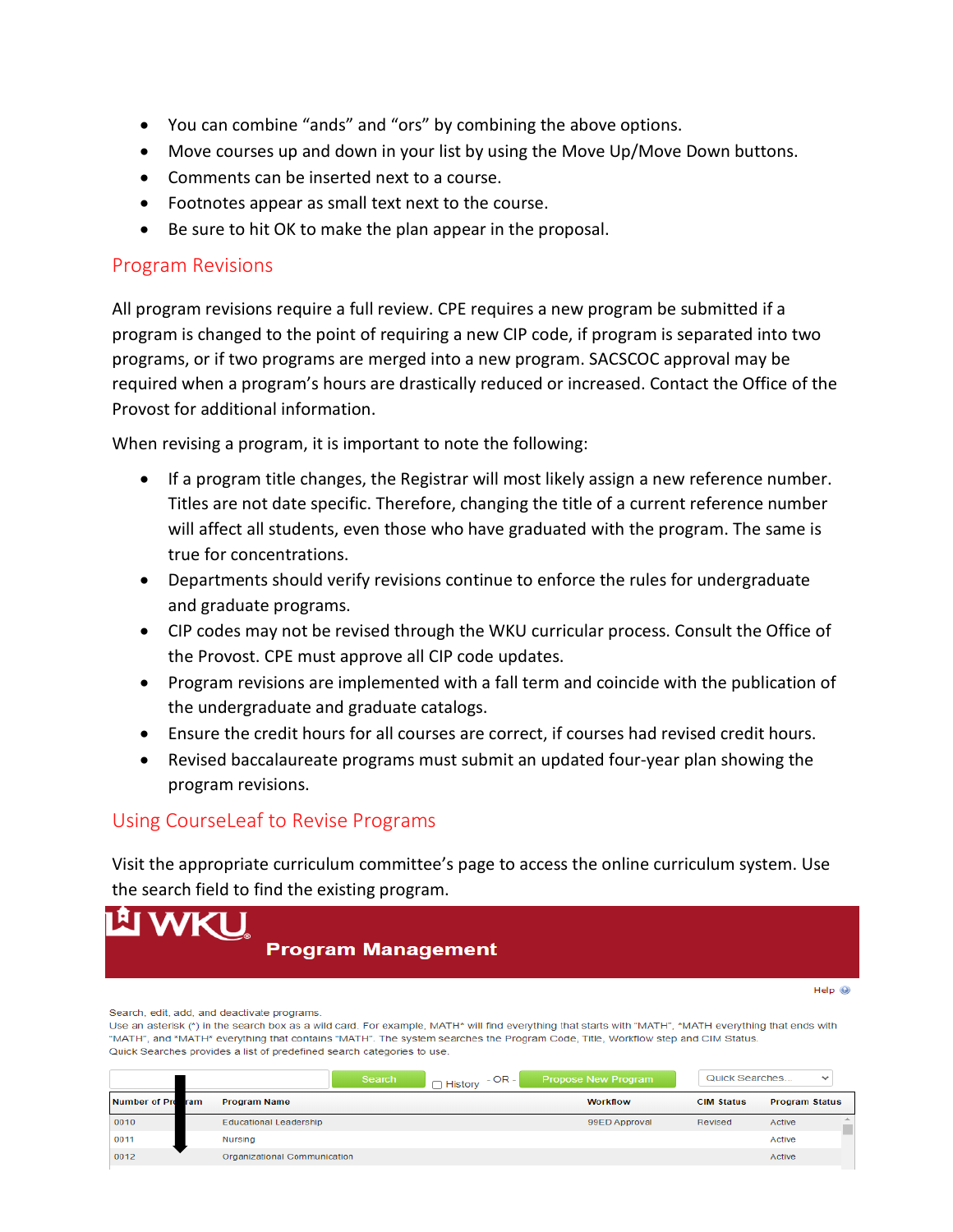Click on the program to be revised. Then, choose the best option for the program.



To revise a program, simply make the updates within the program proposal. Those revisions will show as track changes for anyone reviewing the proposal. For assistance in updating a course list or four-year plans, refer to the "Inserting Courses" or "Entering Four-Year Plans" portion of this document.

The program revision will enter the appropriate workflow based on the program revision type (Revise, Suspend, or Delete).

#### **Resources**

CPE's New Academic Program Policy: <http://cpe.ky.gov/policies/academicaffairs/newacademicprogramapprovalpolicy.pdf>

WKU's Program Development Website [https://www.wku.edu/academicaffairs/pd/process\\_overview.php](https://www.wku.edu/academicaffairs/pd/process_overview.php)

# <span id="page-21-0"></span>Policy Proposals

To create or revise an academic policy at a specific level, contact the chair of the Graduate Council or Undergraduate Curriculum Committee. Chairs, contact The Graduate Council Curriculum Committee or the Office of the Provost for required forms. Policies are not eligible for revision in the workflow system.

To request an exemption from an undergraduate academic policy, contact the chair of the Graduate Council or Undergraduate Curriculum Committee.

# <span id="page-21-1"></span>Chair Information

As proposal progress through the workflow, they fall to different committees for review. Anyone can view a course or program proposal that is in que for approval using one of the following links[: https://nextcatalog.wku.edu/programadmin/](https://nextcatalog.wku.edu/programadmin/) and [https://nextcatalog.wku.edu/courseadmin/.](https://nextcatalog.wku.edu/courseadmin/)

However, Chairs must use the special approve link to approve proposals allowing them to advance to the next committee. The link is: [https://nextcatalog.wku.edu/courseleaf/approve/.](https://nextcatalog.wku.edu/courseleaf/approve/) Then, follow these steps: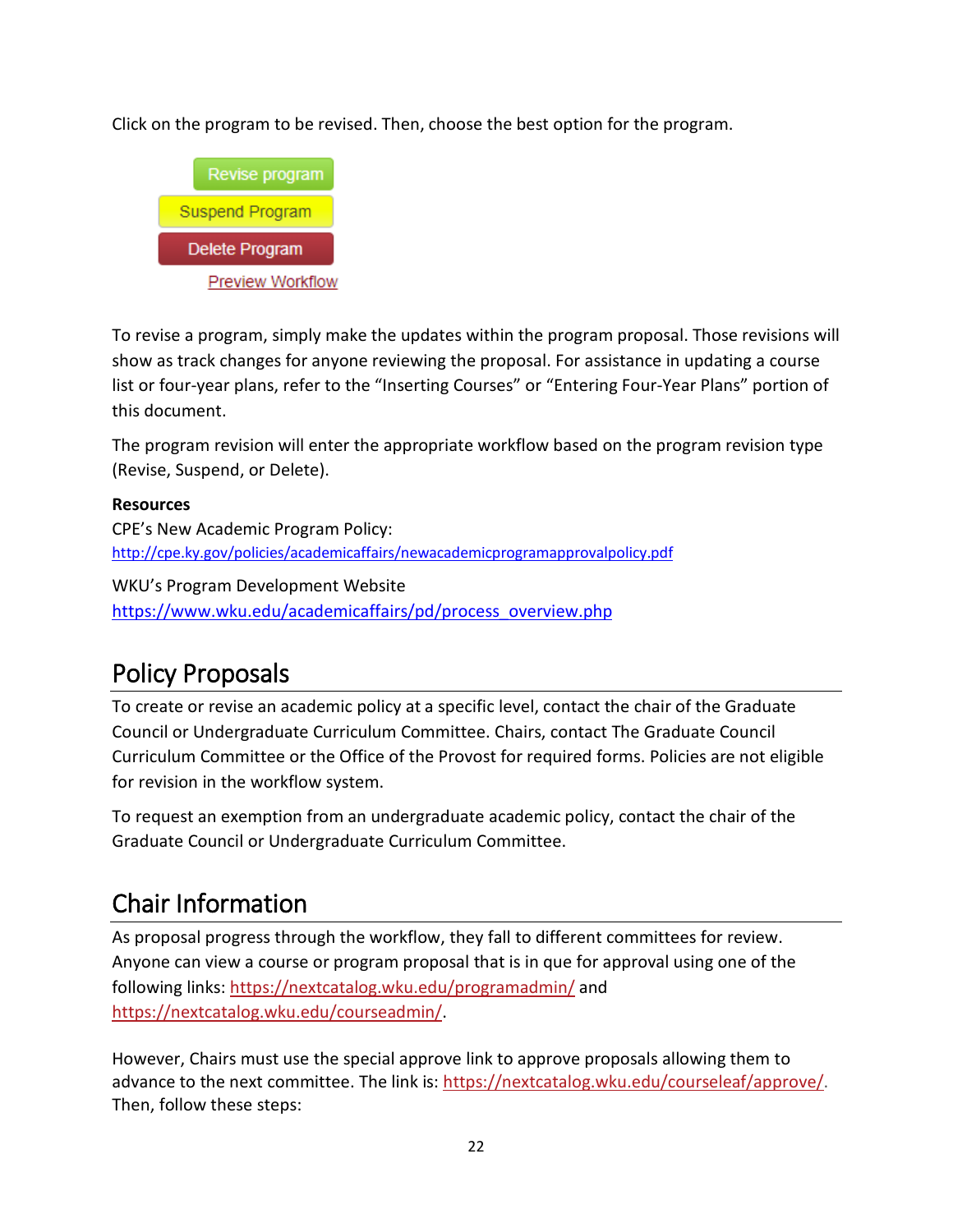- Select "Your Role" from the dropdown list
- Select the course or program curriculum proposal (double click)
- According to the committee (dis)approval, choose *Edit, Rollback, or Approve* (Rollbacks require choice of prior workflow step to rollback and committee comments/explanation).

#### **Prior to the Meeting**

Proposals may continue to move into your approval "bucket" after the deadline. Therefore, it is important for the chair to monitor the courses that should be on the agenda, and let the committee know which courses will be approved. The committee can review all proposals prior to the meeting.

Request that committee members contact the proponent and copy you if any issues are found prior to the meeting. By the time of the meeting, all issues should be addressed.

#### **Creating the Meeting Agenda**

Login at [https://nextcatalog.wku.edu/courseleaf/.](https://nextcatalog.wku.edu/courseleaf/) Under Reports, select Course Admin Report or Program Admin Report. Be sure to run both to get both programs and course items for the agenda.

Choose "In Workflow," select your committee level, then, "Run Report." Scroll down to "Export" and choose preferred output type (Excel or Word). Then, merge information into one document, if you prefer.

#### **During the Meeting**

During the meeting, the committee can view each proposal live via a computer and projector. However, only the chair can approve the items. Hopefully, the items were reviewed prior to the meeting to save time. It is important to decide how you wish to approve the items. You can approve the items during the meeting, or you can take notes and approve after the meeting.